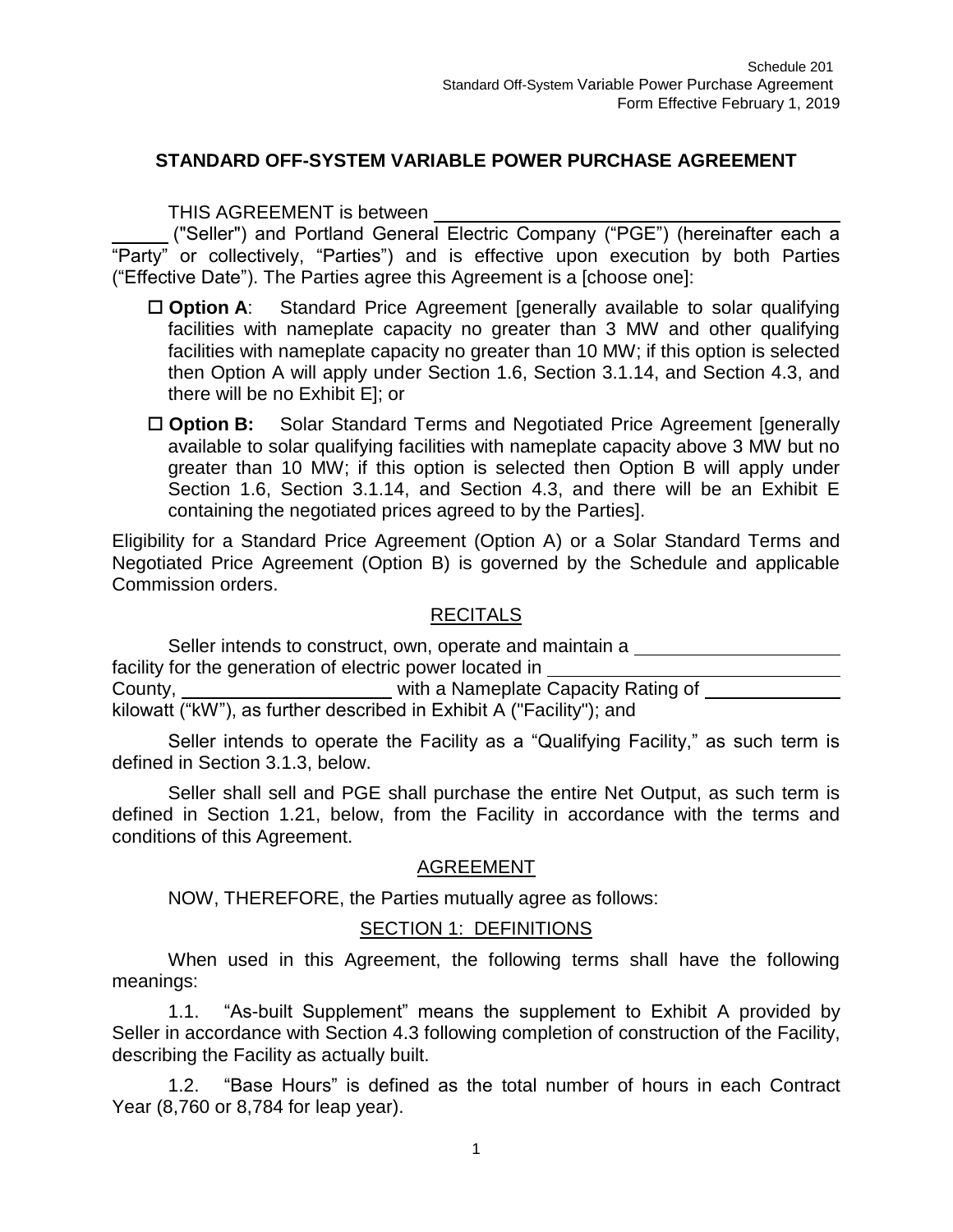1.3. "Billing Period" means from the start of the first day of each calendar month to the end of the last day of each calendar month.

1.4. "Cash Escrow" means an agreement by two parties to place money into the custody of a third party for delivery to a grantee only after the fulfillment of the conditions specified.

1.5. "Commercial Operation Date" means the date that the Facility is deemed by PGE to be fully operational and reliable. PGE may, at its discretion require, among other things, that all of the following events have occurred:

1.5.1. (facilities with nameplate under 500 kW exempt from following requirement) PGE has received a certificate addressed to PGE from a Licensed Professional Engineer ("LPE") acceptable to PGE in its reasonable judgment stating that the Facility is able to generate electric power reliably in accordance with the terms and conditions of this Agreement (certifications required under this Section 1.5 can be provided by one or more LPEs);

1.5.2. Start-Up Testing of the Facility has been completed in accordance with Section 1.35;

1.5.3. (facilities with nameplate under 500 kW exempt from following requirement) After PGE has received notice of completion of Start-Up Testing, PGE has received a certificate addressed to PGE from an LPE stating that the Facility has operated for testing purposes under this Agreement and was continuously mechanically available for operation for a minimum of 120 hours. The Facility must provide ten (10) working days written notice to PGE prior to the start of the initial testing period. If the mechanical availability of the Facility is interrupted during this initial testing period or any subsequent testing period, the Facility shall promptly start a new Test Period and provide PGE forty-eight (48) hours written notice prior to the start of such testing period;

1.5.4. (facilities with nameplate under 500 kW exempt from following requirement) PGE has received a certificate addressed to PGE from an LPE stating that all required interconnection facilities have been constructed and all required interconnection tests have been completed;

1.5.5. (facilities with nameplate under 500 kW exempt from following requirement) PGE has received a certificate addressed to PGE from an LPE stating that Seller has obtained all Required Facility Documents and, if requested by PGE in writing, has provided copies of any or all such requested Required Facility Documents;

1.5.6. PGE has received a copy of the executed Generation Interconnection and Transmission Agreements.

1.6."Contract Price" means (see the selection made in the first paragraph of this Agreement to determine whether Option A or Option B applies – only one option applies):

**Option A:** "Contract Price" means the applicable price, including on-peak and off-peak prices, as specified in the Schedule. For the first 15 years measured from the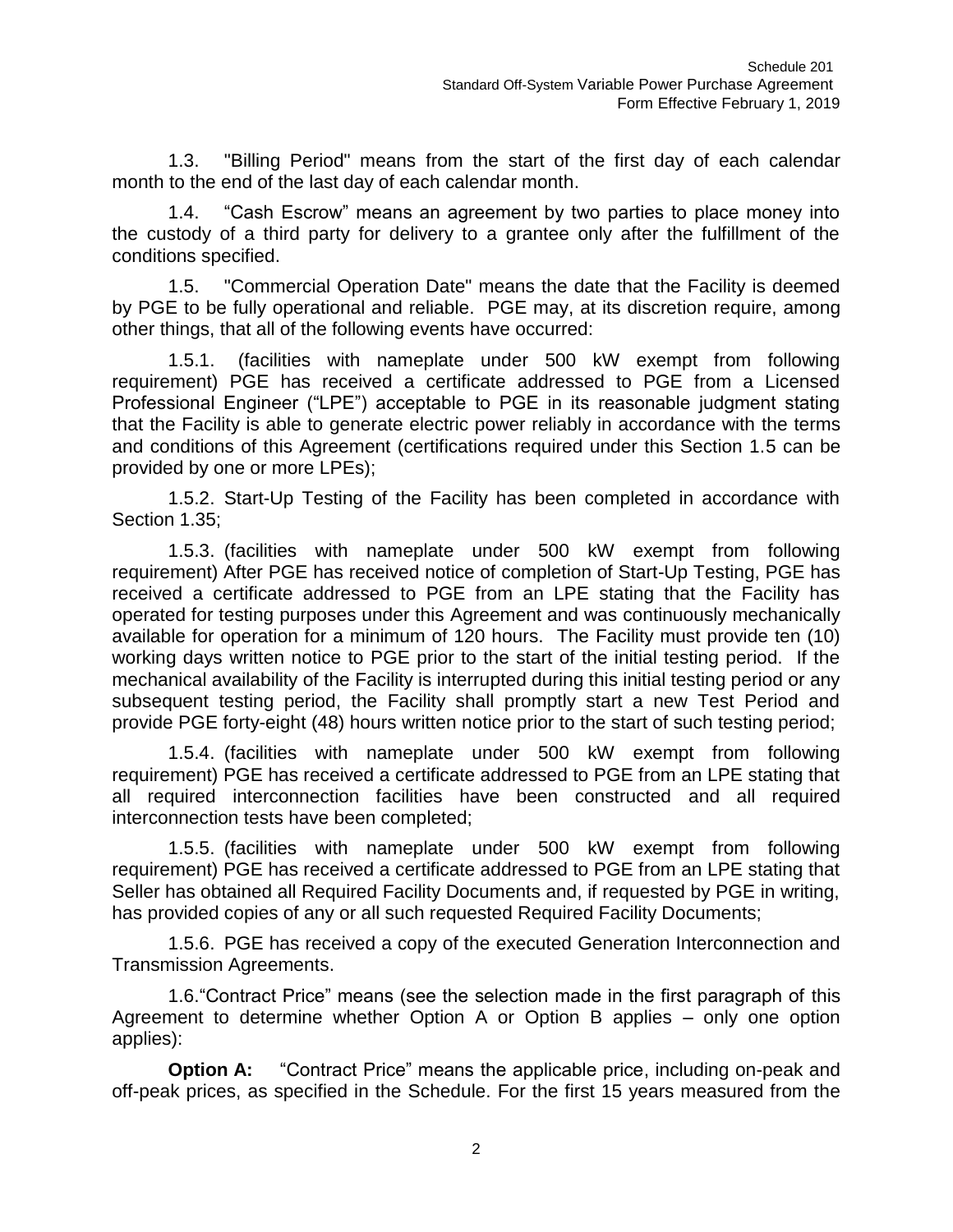date in Section 2.2.2, the Contract Price will be the Standard Fixed Price Option under the Schedule; thereafter and for the remainder of the Term, the Contract Price will be equal to the Mid-C Index Price.

**Option B:** "Contract Price" means: (i) the negotiated price, including on-peak and off-peak prices, as specified in Exhibit E; or (ii) the Mid C Index Price. For the first 15 years measured from the date in Section 2.2.2, the Contract Price will be the negotiated price specified in Exhibit E; thereafter and for the remainder of the Term, the Contract Price will be equal to the Mid-C Index Price. The negotiated price established in Exhibit E is not necessarily the same as the Standard Fixed Price Option or the Renewable Fixed Price Option established in the Schedule.

1.8. "Contract Year" means each twelve (12) month period commencing upon the Commercial Operation Date or its anniversary during the Term, except the final contract year will be the period from the last anniversary of the Commercial Operation Date during the Term until the end of the Term.

1.8. "Effective Date" has the meaning set forth in Section 2.1.

1.9 "Environmental Attributes" shall mean any and all claims, credits, benefits, emissions reductions, offsets, and allowances, howsoever entitled, resulting from the avoidance of the emission of any gas, chemical or other substance to the air, soil or water. Environmental Attributes include but are not limited to: (1) any avoided emissions of pollutants to the air, soil or water such as (subject to the foregoing) sulfur oxides (SOx), nitrogen oxides (NOx), carbon monoxide (CO), and other pollutants; and (2) any avoided emissions of carbon dioxide (CO2), methane (CH4), and other greenhouse gasses (GHGs) that have been determined by the United Nations Intergovernmental Panel on Climate Change to contribute to the actual or potential threat of altering the Earth's climate by trapping heat in the atmosphere.

1.10. "Facility" has the meaning set forth in the Recitals.

1.11. "Generation Interconnection Agreement" means an agreement governing the interconnection of the Facility with electric system.

1.12. "Generation Unit" means each separate electrical generator that contributes toward Nameplate Capacity Rating included in Exhibit A. For solar facilities, a generating unit is a complete solar electrical generation system within the Facility that is able to generate and deliver energy to the Point of Delivery independent of other Generation Units within the same Facility.

1.13. "Letter of Credit" means an engagement by a bank or other person made at the request of a customer that the issuer will honor drafts or other demands for payment upon compliance with the conditions specified in the letter of credit.

1.14. "Licensed Professional Engineer" or "LPE" means a person who is licensed to practice engineering in the state where the Facility is located, who has no economic relationship, association, or nexus with the Seller, and who is not a representative of a consulting engineer, contractor, designer or other individual involved in the development of the Facility, or of a manufacturer or supplier of any equipment installed in the Facility.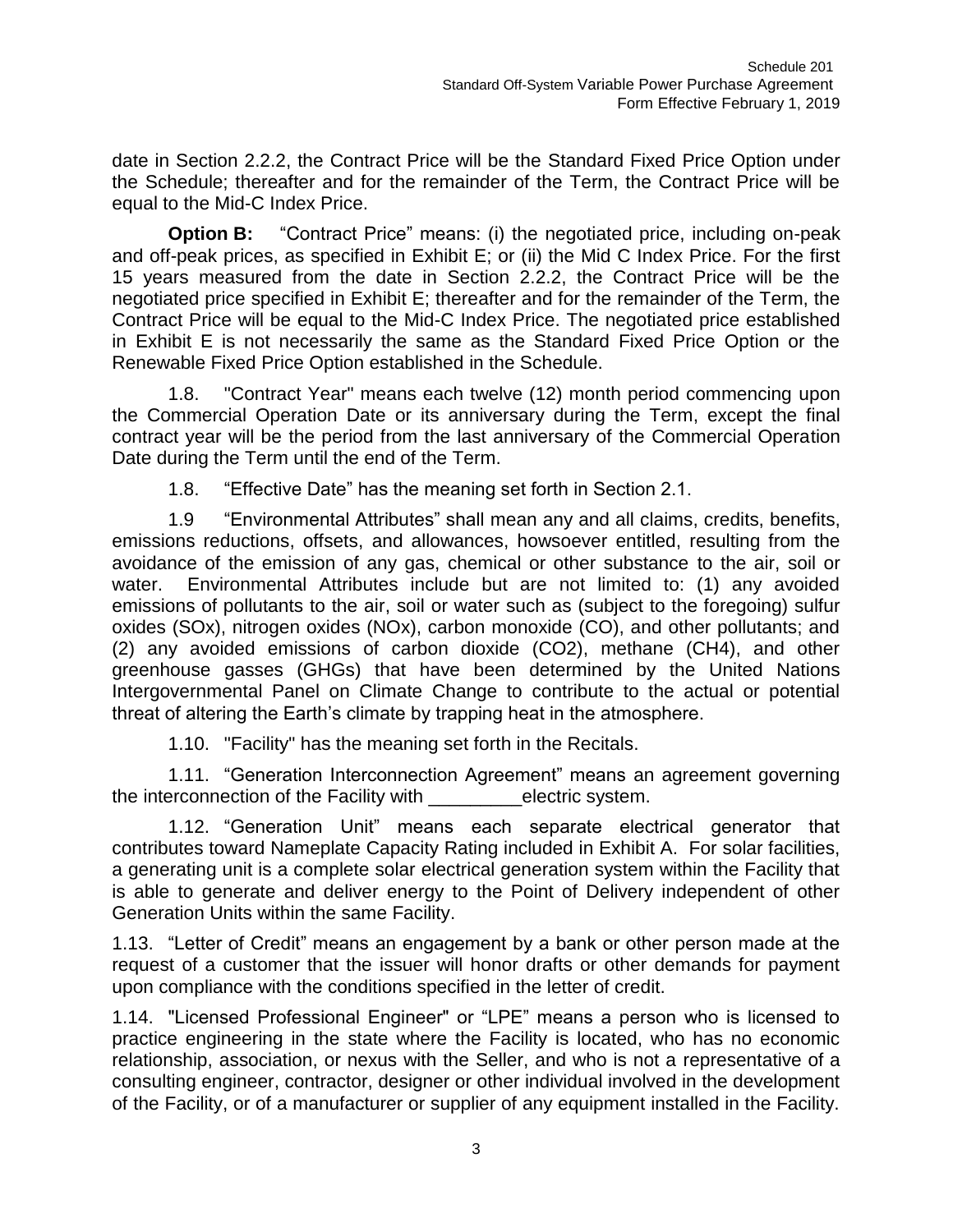Such Licensed Professional Engineer shall be licensed in an appropriate engineering discipline for the required certification being made and be acceptable to PGE in its reasonable judgment.

1.15. "Lost Energy" means ((the Guarantee of Mechanical Availability as set forth in 3.1.10 / MAP) X Net Output for a Calendar Year) – Net Output for the Calendar Year. Lost Energy shall be zero unless the result of the calculation in this subsection results in a positive number.

1.16. "Lost Energy Value" means Lost Energy X the excess of the annual timeweighted average Mid-C Index Price for On Peak Hours and Off Peak Hours over the time weighted average Contract Price for On Peak and Off Peak Hours for the corresponding time period (provided that such excess shall not exceed the Contract Price and further provided that Lost Energy is deemed to be zero prior to reaching the Commercial Operation Date) plus any reasonable costs incurred by PGE to purchase replacement power and/or transmission to deliver the replacement power to the Point of Delivery. (For Start-Up Lost Energy Value See 1.34)

1.17. "Mechanical Availability Percentage" or "MAP" shall mean that percentage for any Contract Year for the Facility calculated in accordance with the following formula:

MAP = 100 X (Operational Hours) /(Base Hours X Number of Units)

1.18. "Mid-C Index Price" means the Day Ahead Intercontinental Exchange ("ICE") index price for the bilateral OTC market for energy at the Mid-C Physical for Average On Peak Power and Average Off Peak Power found on the following website: <https://www.theice.com/products/OTC/Physical-Energy/Electricity>. In the event ICE no longer publishes this index, PGE and the Seller agree to select an alternative successor index representative of the Mid-C trading hub.

1.19. "Nameplate Capacity Rating" means the maximum capacity of the Facility as stated by the manufacturer, expressed in kW, which shall not exceed 10,000 kW.

1.20. "Net Dependable Capacity" means the maximum capacity the Facility can sustain over a specified period modified for seasonal limitations, if any, and reduced by the capacity required for station service or auxiliaries.

1.21. "Net Output" means all energy expressed in kWhs produced by the Facility, less station and other onsite use and less transformation and transmission losses. Net Output does not include any environmental attributes.

1.22. "Number of Units" means the number of Generation Units in the Facility as specified in Exhibit A.

1.23. "Off-Peak Hours" has the meaning provided in the Schedule.

1.24. "On-Peak Hours" has the meaning provided in the Schedule.

1.25. "Operational Hours" for the Facility means the total across all Generation Units of the number of hours each of the Facility's Generation Units are potentially capable of producing power at its Nameplate Capacity Rating regardless of actual weather conditions, season and time of day or night, without any mechanical operating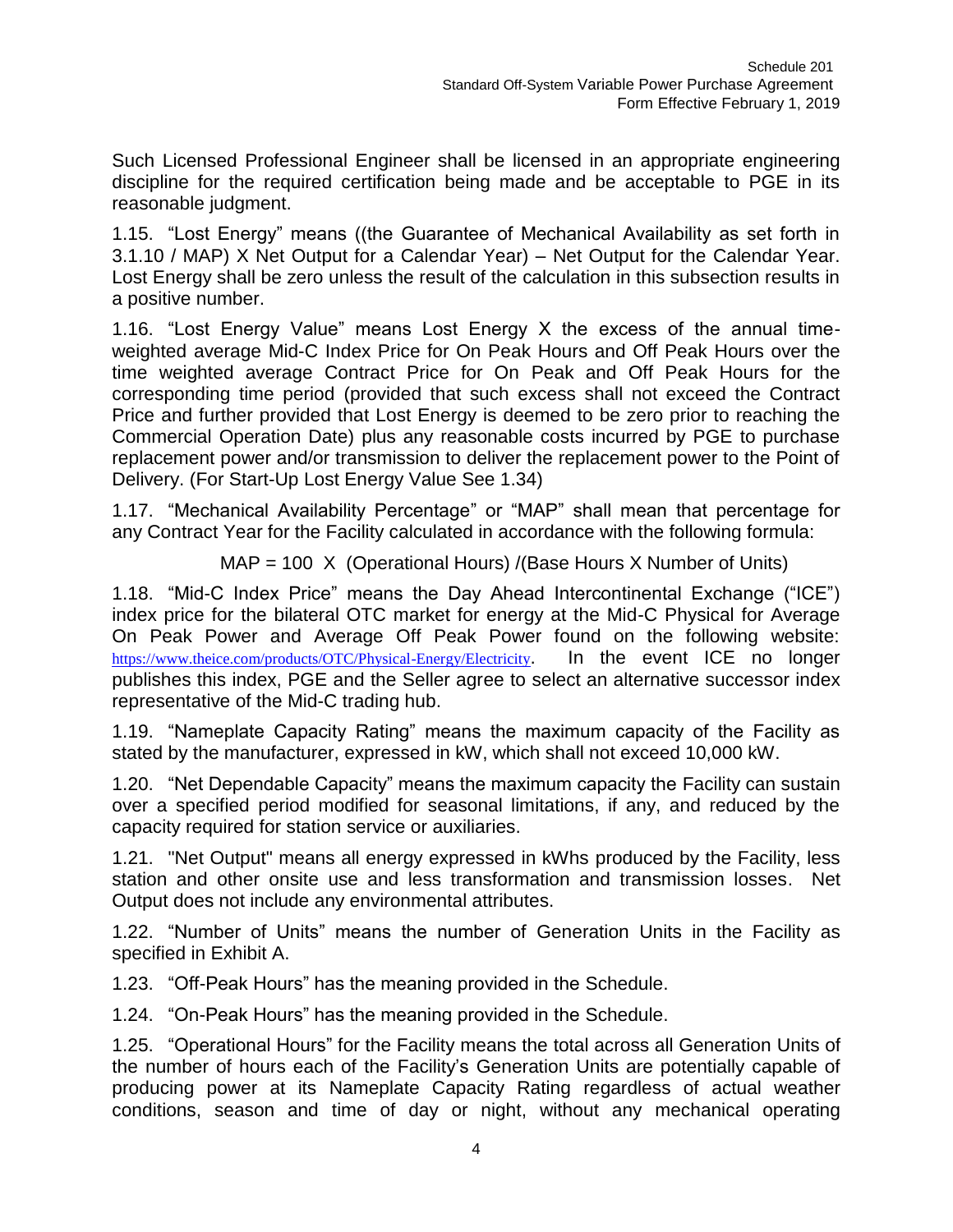constraint or restriction, and potentially capable of delivering such power to the Point of Delivery in a Contract Year. During up to, but not more than, 200 hours of Planned Maintenance during a Contract Year for each Generation Unit and hours during which an event of Force Majeure exists, a Generation Unit shall be considered potentially capable of delivering such power to the Point of Delivery. For example in the absence of any Planned Maintenance beyond 200 hours on any Generation Unit or Event of Force Majeure, the Operational Hours for a wind farm with 5 separate two MW turbines would be 43,800 for a Contract Year.

1.26. "Planned Maintenance" means outages scheduled 90 days in advance, with PGE's prior written consent, which shall not be unreasonably withheld.

1.27. "Point of Delivery" means the PGE system.

1.28. "Pre-Commercial Operation Date Minimum Net Output" shall mean, unless such MWh is specifically set forth by Seller in Exhibit A, an amount in MWh equal to seventyfive percent (75%) of Nameplate Capacity Rating X thirty percent (30%) for a wind or other renewable QF or fifty percent (50%) for a solar QF X (whole months since the date selected in Section 2.2.1 / 12) X (8760 hours – 200 hours (assumed Planned Maintenance)) for each month. If Seller has provided specific expected monthly Net Output amounts for the Facility in Exhibit A, "Pre-Commercial Operation Date Minimum Net Output" shall mean seventy-five percent (75%) X expected net output set forth in Exhibit A for each month.

1.29. "Prime Rate" means the publicly announced prime rate or reference rate for commercial loans to large businesses with the highest credit rating in the United States in effect from time to time quoted by Citibank, N.A. If a Citibank, N.A. prime rate is not available, the applicable Prime Rate shall be the announced prime rate or reference rate for commercial loans in effect from time to time quoted by a bank with \$10 billion or more in assets in New York City, N.Y., selected by the Party to whom interest based on the prime rate is being paid.

1.30. "Prudent Electrical Practices" means those practices, methods, standards and acts engaged in or approved by a significant portion of the electric power industry in the Western Electricity Coordinating Council that at the relevant time period, in the exercise of reasonable judgment in light of the facts known or that should reasonably have been known at the time a decision was made, would have been expected to accomplish the desired result in a manner consistent with good business practices, reliability, economy, safety and expedition, and which practices, methods, standards and acts reflect due regard for operation and maintenance standards recommended by applicable equipment suppliers and manufacturers, operational limits, and all applicable laws and regulations. Prudent Electrical Practices are not intended to be limited to the optimum practice, method, standard or act to the exclusion of all others, but rather to those practices, methods and acts generally acceptable or approved by a significant portion of the electric power generation industry in the relevant region, during the relevant period, as described in the immediate preceding sentence.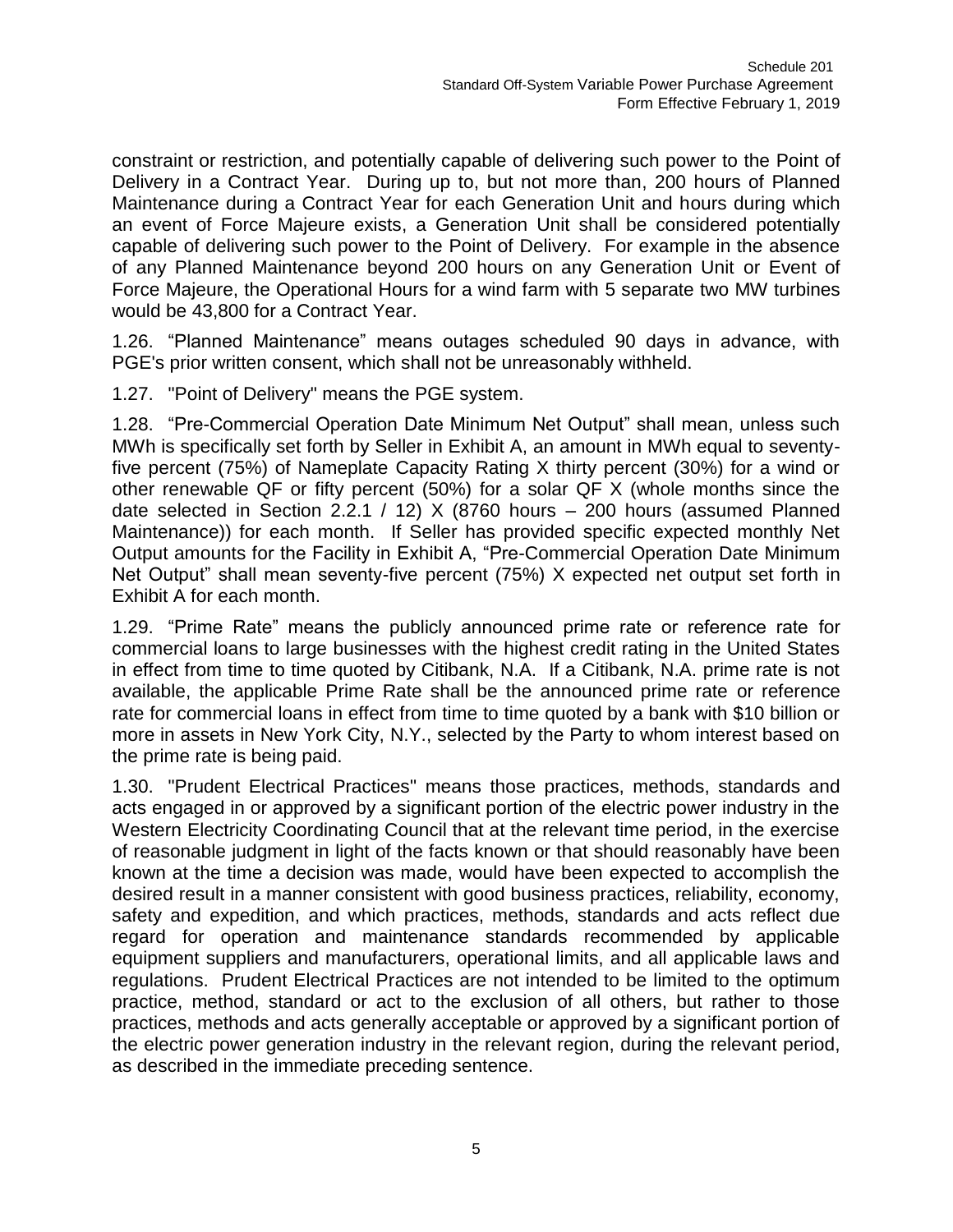1.31. "Required Facility Documents" means all licenses, permits, authorizations, and agreements necessary for construction, operation, interconnection, and maintenance of the Facility including without limitation those set forth in Exhibit B.

1.1. 1.32. "Schedule" shall mean PGE Schedule 201 filed with the Oregon Public Utilities Commission ("Commission") in effect on the Effective Date of this Agreement and attached hereto as Exhibit D, the terms of which are hereby incorporated by reference.

1.2. 1.33. "Senior Lien" means a prior lien which has precedence as to the property under the lien over another lien or encumbrance.

1.3. 1.34. "Start-Up Lost Energy Value" means for the period after the date specified in Section 2.2.2 but prior to achievement of the Commercial Operation Date: zero, unless the Net Output is less than the pro-rated Pre-Commercial Operation Date Minimum Net Output for the applicable delay period, and the time-weighted average of the delay period's Mid-C Index Price for On-Peak Hours and Off-Peak Hours is greater than the time-weighted average of the delay period's Contract Price for On-Peak Hours and Off-Peak Hours, in which case Startup Lost Energy Value equals: (pro-rated Pre-Commercial Operation Date Minimum Net Output for the applicable period - Net Output for the applicable period) X (the lower of: the time-weighted average of the Contract Price for On-Peak hours and Off-Peak Hours during the applicable period; or (the timeweighted average of the Mid-C Index Price for On-Peak Hours and Off-Peak Hours during the applicable period – the time-weighted average of the Contract Price for On-Peak Hours and Off-Peak Hours during the applicable period)). The time-weighted average in this section will reflect the relative proportions of On-Peak Hours and Off-Peak Hours in each day.

1.4. 1.35. "Start-Up Testing" means the completion of applicable required factory and start-up tests as set forth in Exhibit C.

1.5. 1.36. "Step-in Rights" means the right of one party to assume an intervening position to satisfy all terms of an agreement in the event the other party fails to perform its obligations under the agreement.

1.6. 1.37. "Term" shall mean the period beginning on the Effective Date and ending on the Termination Date.

1.7. 1.38. "Test Period" shall mean a period of sixty (60) days or a commercially reasonable period determined by the Seller.

1.39. "Transmission Agreement" means an agreement executed by the Seller and the Transmission Provider(s) for Transmission Services.

1.40. "Transmission Curtailment" means a limitation on Seller's ability to deliver any portion of the scheduled energy to PGE due to the unavailability of transmission to the Point of Delivery (for any reason other than Force Majeure).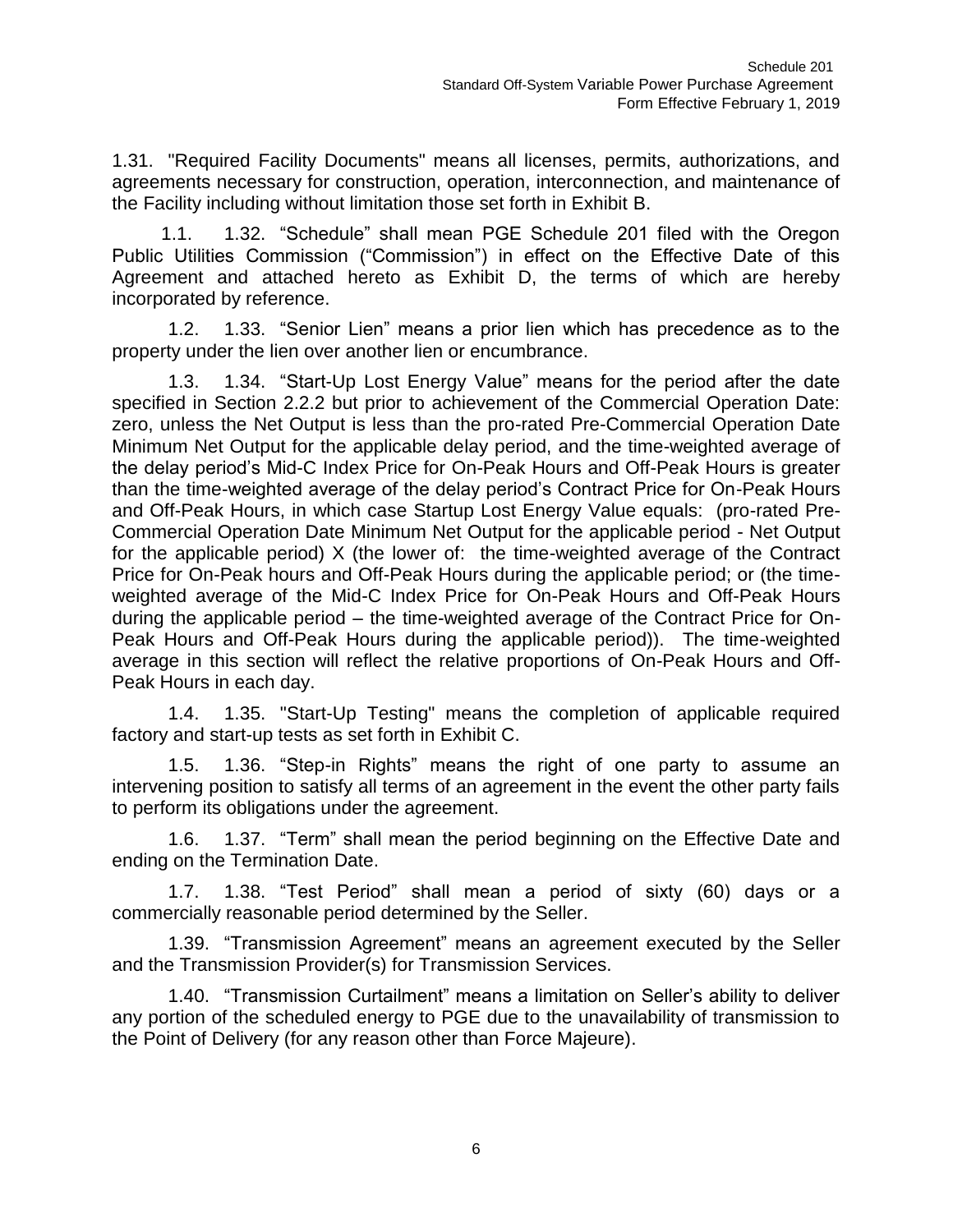1.41. "Transmission Curtailment Replacement Energy Cost" means the greater of zero or the amount calculated as: ((Mid-C Index Price – Contract Price) X curtailed energy) for periods of Transmission Curtailment.

1.42. "Transmission Provider(s)" means the signatory (other than the Seller) to the Transmission Agreement.

1.43. "Transmission Services" means any and all services (including but not limited to ancillary services and control area services) required for the firm transmission and delivery of Energy from the Facility to the Point of Delivery for a term not less than the Term of this Agreement.

References to Recitals, Sections, and Exhibits are to be the recitals, sections and exhibits of this Agreement.

# SECTION 2: TERM; COMMERCIAL OPERATION DATE

2.1. This Agreement shall become effective upon execution by both Parties ("Effective Date").

2.2. Time is of the essence of this Agreement, and Seller's ability to meet certain requirements prior to the Commercial Operation Date and to complete all requirements to establish the Commercial Operation Date is critically important. Therefore,

2.2.1. By \_\_\_\_\_\_\_\_ [*date to be determined by the*] Seller shall begin initial deliveries of Net Output; and

2.2.2. By \_\_\_\_\_\_\_\_ [*date to be determined by the Seller subject to Section 2.2.3 below*] Seller shall have completed all requirements under Section 1.5 and shall have established the Commercial Operation Date.

2.2.3. Unless the Parties agree in writing that a later Commercial Operation Date is reasonable and necessary, the Commercial Operation Date shall be no more than three (3) years from the Effective Date. Buyer will not unreasonably withhold agreement to a Commercial Operation Date that is more than three (3) years from the Effective date if the Seller has demonstrated that a later Commercial Operation Date is reasonable and necessary.

2.3. This Agreement shall terminate on \_\_\_\_\_\_\_\_\_, \_\_\_\_ [*date to be chosen by Seller but not to exceed 20 years from the date contained in Section 2.2.2*], or the date the Agreement is terminated in accordance with Section 8 or 11, whichever is earlier ("Termination Date").

## SECTION 3: REPRESENTATIONS AND WARRANTIES

3.1. Seller and PGE represent, covenant, and warrant as follows:

\_\_\_\_\_\_\_\_\_\_\_\_\_.

3.1.1. Seller warrants it is a \_\_\_\_\_\_\_\_\_\_\_\_\_ duly organized under the laws of

3.1.2. Seller warrants that the execution and delivery of this Agreement does not contravene any provision of, or constitute a default under, any indenture, mortgage, or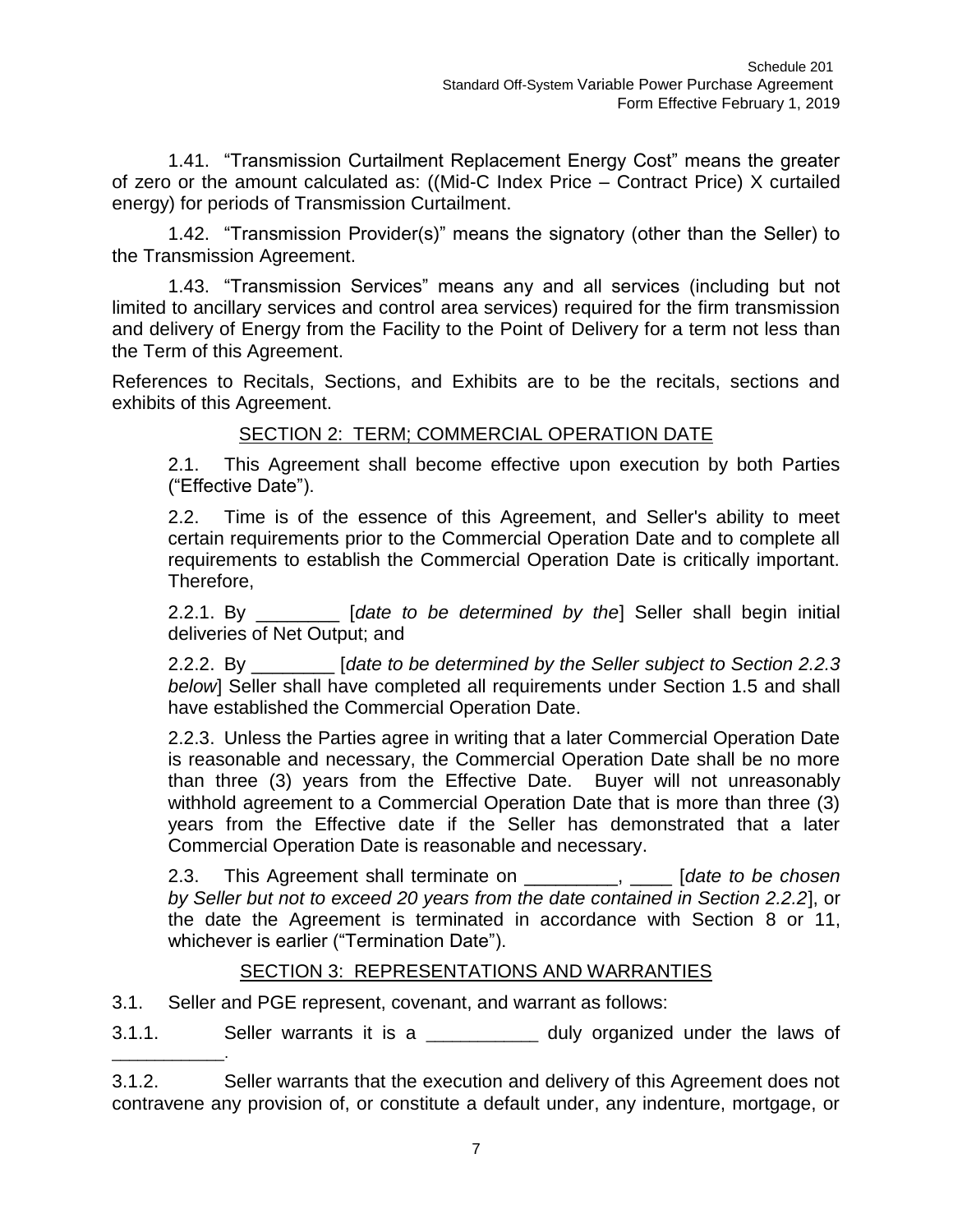other material agreement binding on Seller or any valid order of any court, or any regulatory agency or other body having authority to which Seller is subject.

3.1.3. Seller warrants that the Facility is and shall for the Term of this Agreement continue to be a "Qualifying Facility" ("QF") as that term is defined in the version of 18 C.F.R. Part 292 in effect on the Effective Date. Seller has provided the appropriate QF certification, which may include a Federal Energy Regulatory Commission ("FERC") self-certification to PGE prior to PGE's execution of this Agreement. At any time during the Term of this Agreement, PGE may require Seller to provide PGE with evidence satisfactory to PGE in its reasonable discretion that the Facility continues to qualify as a QF under all applicable requirements.

3.1.4. Seller warrants that it has not within the past two (2) years been the debtor in any bankruptcy proceeding, and Seller is and will continue to be for the Term of this Agreement current on all of its financial obligations.

3.1.5. Seller warrants that during the Term of this Agreement, all of Seller's right, title and interest in and to the Facility shall be free and clear of all liens and encumbrances other than liens and encumbrances arising from third-party financing of the Facility other than workers', mechanics', suppliers' or similar liens, or tax liens, in each case arising in the ordinary course of business that are either not yet due and payable or that have been released by means of a performance bond acceptable to PGE posted within eight (8) calendar days of the commencement of any proceeding to foreclose the lien.

3.1.6. Seller warrants that it will design and operate the Facility consistent with Prudent Electrical Practices.

3.1.7. Seller warrants that the Facility has a Nameplate Capacity Rating not greater than 10,000 kW.

3.1.8. Seller warrants that Net Dependable Capacity of the Facility is  $\mathsf{kW}.$ 

3.1.9. Seller estimates that the average annual Net Output to be delivered by the Facility to PGE is \_\_\_\_\_\_\_\_\_\_\_\_ kilowatt-hours ("kWh"), which amount PGE will include in its resource planning.

3.1.10. Seller represents and warrants that the Facility shall achieve the following Mechanical Availability Percentages ("Guarantee of Mechanical Availability"):

3.1.10.1. Ninety percent (90%) beginning in the first Contract Year and extending through the Term for the Facility, if the Facility was operational and sold electricity to PGE or another buyer prior to the Effective Date of this Agreement; or

3.1.10.2. Ninety percent (90%) beginning in Contract Year three and extending throughout the remainder of the Term.

3.1.10.3. Annually, within 90 days of the end of each Contract Year, Seller shall send to PGE a detailed written report demonstrating and providing evidence of the actual MAP for the previous Contract Year.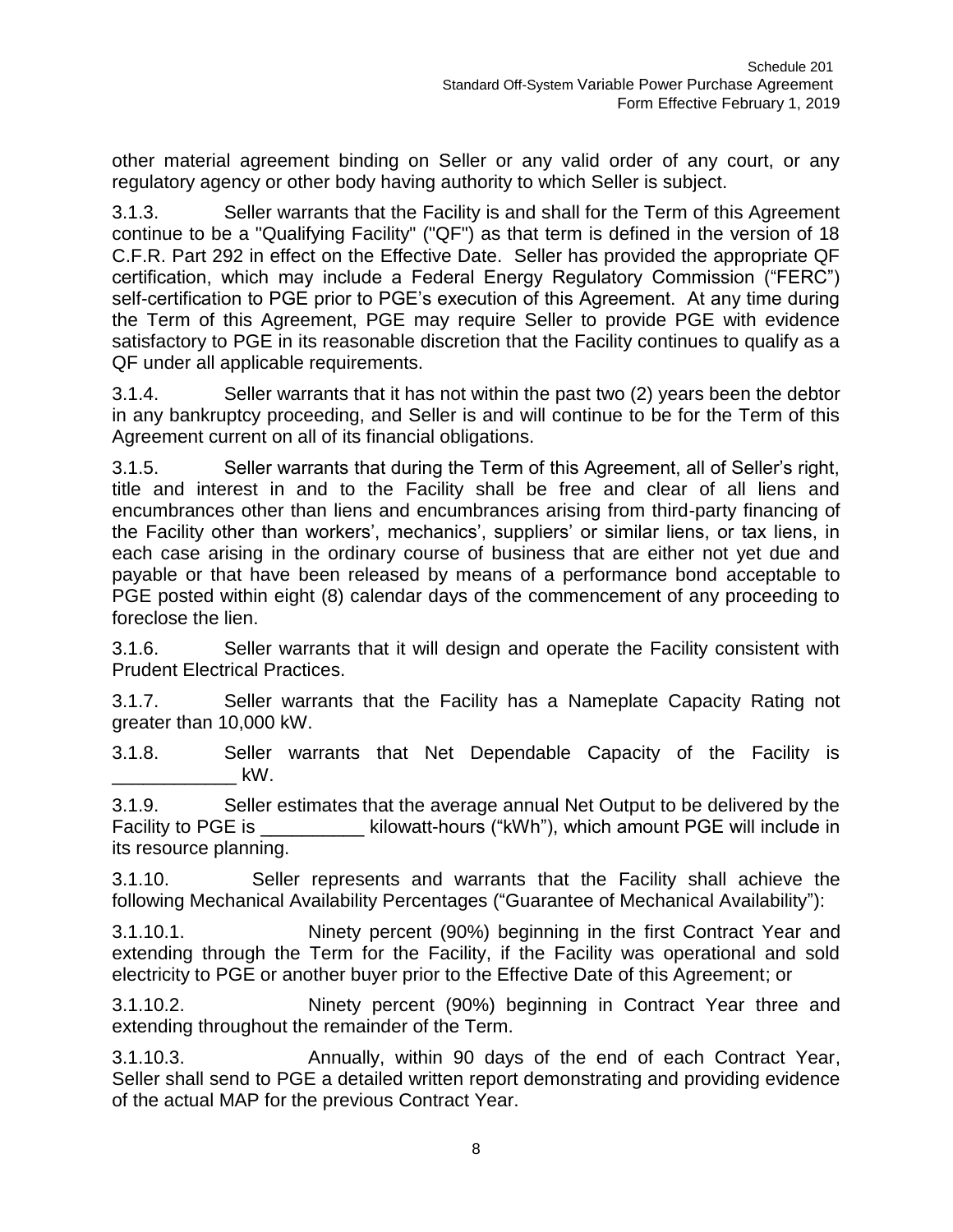3.1.10.4 Seller's failure to meet the Guarantee of Mechanical Availability in a Calendar Year shall result in damages payable to PGE by Seller equal to the Lost Energy Value. PGE shall bill Seller for such damages in accordance with Section 7.

3.1.11. Seller will deliver from the Facility to PGE at the Point of Delivery Net Output not to exceed a maximum of \_\_\_\_\_\_\_ kWh of Net Output during each Contract Year ("Maximum Net Output"). The cost of delivering energy from the Facility to PGE is the sole responsibility of the Seller.

3.1.12. By the Commercial Operation Date, Seller has entered into a Generation Interconnection Agreement for a term not less than the term of this Agreement.

3.1.13. PGE warrants that it has not within the past two (2) years been the debtor in any bankruptcy proceeding, and PGE is and will continue to be for the Term of this Agreement current on all of its financial obligations.

3.1.14. (See the selection made in the first paragraph of this Agreement to determine whether Option A or Option B applies – only one option applies):

**Option A:** Seller warrants that (i) the Facility satisfies the eligibility requirements for the Standard Fixed Price Option specified in the section of PGE's Schedule entitled "Definition of a Small Cogeneration Facility or Small Power Production Facility Eligible to Receive the Standard Fixed Price Option or the Renewable Fixed Price Option under the Standard PPA" and (ii) Seller will not make any changes in its ownership, control or management during the term of this Agreement that would cause it to not be in compliance with the eligibility requirements for the Standard Fixed Price Option specified in the section of PGE's Schedule entitled "Definition of a Small Cogeneration Facility or Small Power Production Facility Eligible to Receive the Standard Fixed Price Option or the Renewable Fixed Price Option under the Standard PPA." Seller will provide, upon request by PGE not more frequently than every 36 months, such documentation and information as may be reasonably required to establish Seller's continued compliance with such Definition. PGE agrees to take reasonable steps to maintain the confidentiality of any portion of the above-described documentation and information that the Seller identifies as confidential except PGE will provide all such confidential information to the Public Utility Commission of Oregon upon the Commission's request.

**Option B:** Seller warrants that (i) the Facility satisfies the eligibility requirements for a Standard PPA specified in the section of PGE's Schedule entitled "Definition of a Small Cogeneration Facility or Small Power Production Facility Eligible to Receive the Standard Fixed Price Option or the Renewable Fixed Price Option under the Standard PPA" and (ii) Seller will not make any changes in its ownership, control or management during the term of this Agreement that would cause it to not be in compliance with the eligibility requirements for a Standard PPA specified in the section of PGE's Schedule entitled "Definition of a Small Cogeneration Facility or Small Power Production Facility Eligible to Receive the Standard Fixed Price Option or the Renewable Fixed Price Option under the Standard PPA." Seller will provide, upon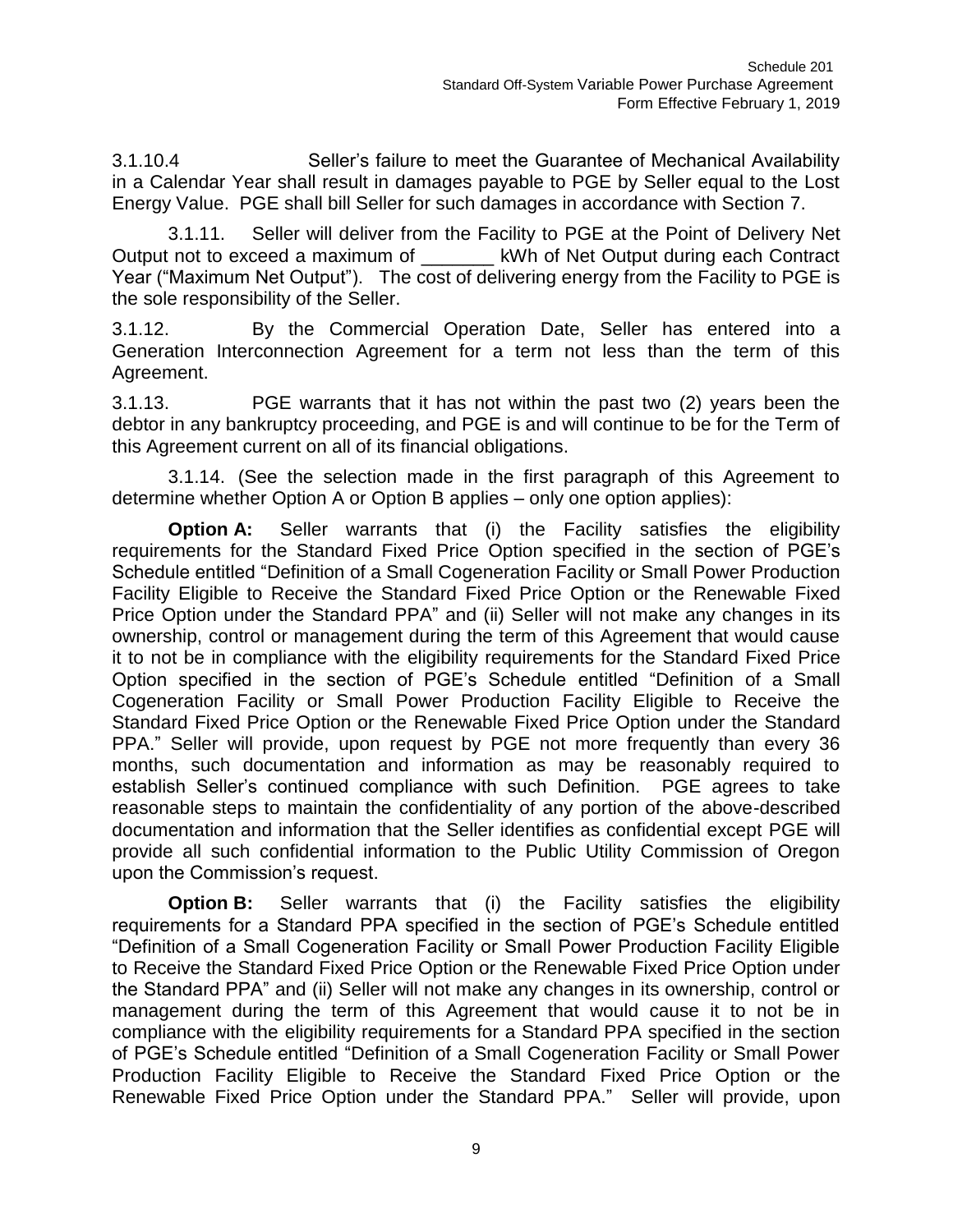request by PGE not more frequently than every 36 months, such documentation and information as may be reasonably required to establish Seller's continued compliance with such Definition. PGE agrees to take reasonable steps to maintain the confidentiality of any portion of the above-described documentation and information that the Seller identifies as confidential except PGE will provide all such confidential information to the Public Utility Commission of Oregon upon the Commission's request.

# SECTION 4: DELIVERY OF POWER AND PRICE

4.1. Commencing on the Effective Date and continuing through the Term of this Agreement, Seller shall sell to PGE the entire Net Output delivered from the Facility at the Point of Delivery.

4.2. PGE shall pay Seller the Contract Price for all delivered Net Output.4.3. (See the selection made in the first paragraph of this Agreement to determine whether Option A or Option B applies – only one option applies):

**Option A:** Upon completion of construction of the Facility, Seller shall provide PGE an As-built Supplement to specify the actual Facility as built. Seller shall not increase the Nameplate Capacity Rating above that specified in Exhibit A or increase the ability of the Facility to deliver Net Output in quantities in excess of the Net Dependable Capacity, or the Maximum Net Output as described in Section 3.1.11 above, through any means including, but not limited to, replacement, modification, or addition of existing equipment, except with prior written notice to PGE. In the event Seller increases the Nameplate Capacity Rating of the Facility pursuant to this section to no more than 3,000 kW (if the Facility produces Net Output through solar generation), or to no more than 10,000 kW (if the Facility does not produce Net Output through solar generation), PGE shall pay the Contract Price for the additional delivered Net Output. In the event Seller increases the Nameplate Capacity Rating of the Facility to greater than 3,000 kW and the Facility produces Net Output through solar generation, then Seller shall be required to enter into a new power purchase agreement for all delivered Net Output proportionally related to the increase of Nameplate Capacity above 3,000 kW. In the event Seller increases the Nameplate Capacity Rating of the Facility to greater than 3,000 kW but no greater than 10,000 kW and the Facility produces Net Output through solar generation, the new power purchase agreement will be (at Seller's choice) either a standard (Schedule 201) power purchase agreement or a negotiated (Schedule 202) power purchase agreement and neither option is eligible for Schedule 201 prices. In the event the Seller increases the Nameplate Capacity Rating to greater than 10,000 kW and the Facility produces Net Output through solar generation, then Seller shall be required to enter into a new negotiated (Schedule 202) power purchase agreement for all delivered Net Output proportionally related to the increase of Nameplate Capacity above 3,000 kW. In the event Seller increases the Nameplate Capacity Rating to greater than 10,000 kW and the Facility produces Net Output through means other than solar generation, then Seller shall be required to enter into a new negotiated (Schedule 202) power purchase agreement for all delivered Net Output proportionally related to the increase of Nameplate Capacity above 10,000 kW.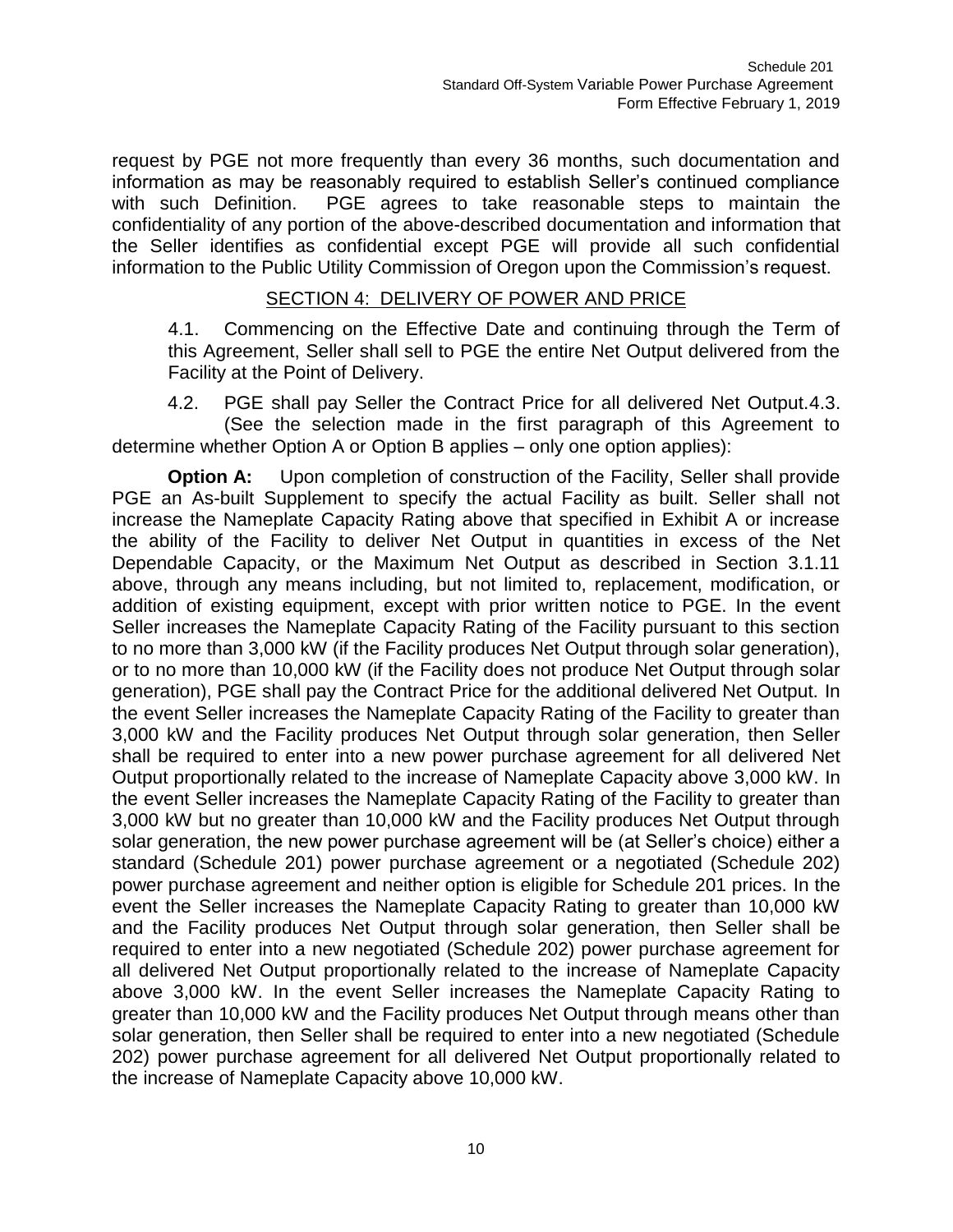**Option B:** Upon completion of construction of the Facility, Seller shall provide PGE an As-built Supplement to specify the actual Facility as built. Seller shall not increase the Nameplate Capacity Rating above that specified in Exhibit A or increase the ability of the Facility to deliver Net Output in quantities in excess of the Net Dependable Capacity, or the Maximum Net Output as described in Section 3.1.11 above, through any means including, but not limited to, replacement, modification, or addition of existing equipment, except with prior written notice to PGE. In the event Seller increases the Nameplate Capacity Rating of the Facility to no more than 10,000 kW pursuant to this section, PGE shall pay the Contract Price for the additional delivered Net Output. In the event Seller increases the Nameplate Capacity Rating to greater than 10,000 kW, then Seller shall be required to enter into a new negotiated (Schedule 202) power purchase agreement for all delivered Net Output proportionally related to the increase of Nameplate Capacity above 10,000 kW.

4.4. Seller shall provide preschedules for all deliveries of energy hereunder, including identification of receiving and generating control areas, by 9:00:00 PPT on the last business day prior to the scheduled date of delivery. All energy shall be scheduled according to the most current North America Energy Reliability Corporation (NERC) and Western Electricity Coordinating Council (WECC) scheduling rules and practices. The Parties' respective representatives shall maintain hourly real-time schedule coordination; provided, however, that in the absence of such coordination, the hourly schedule established by the exchange of preschedules shall be considered final. Seller and PGE shall maintain records of hourly energy schedules for accounting and operating purposes. The final E-Tag shall be the controlling evidence of the Parties' schedule. All energy shall be prescheduled according to customary WECC scheduling practices. Seller shall make commercially reasonable efforts to schedule in any hour an amount equal to its expected Net Output for such hour. Seller shall maintain a minimum of two years records of Net Output and shall agree to allow PGE to have access to such records and to imbalance information kept by the Transmission Provider.

4.1. 4.5. Seller may report under §1605(b) of the Energy Policy Act of 1992 or under any applicable program as belonging to Seller any of the Environmental Attributes produced with respect to the Facility, and PGE shall not report under such program that such Environmental Attributes belong to it.

## SECTION 5: OPERATION AND CONTROL

5.1. Seller shall operate and maintain the Facility in a safe manner in accordance with the Generation Interconnection Agreement, and Prudent Electrical Practices. PGE shall have no obligation to purchase Net Output from the Facility to the extent the interconnection of the Facility to PGE's electric system is disconnected, suspended or interrupted, in whole or in part, pursuant to the Generation Interconnection Agreement, or to the extent generation curtailment is required as a result of Seller's noncompliance with the Generation Interconnection Agreement. Seller is solely responsible for the operation and maintenance of the Facility. PGE shall not, by reason of its decision to inspect or not to inspect the Facility, or by any action or inaction taken with respect to any such inspection, assume or be held responsible for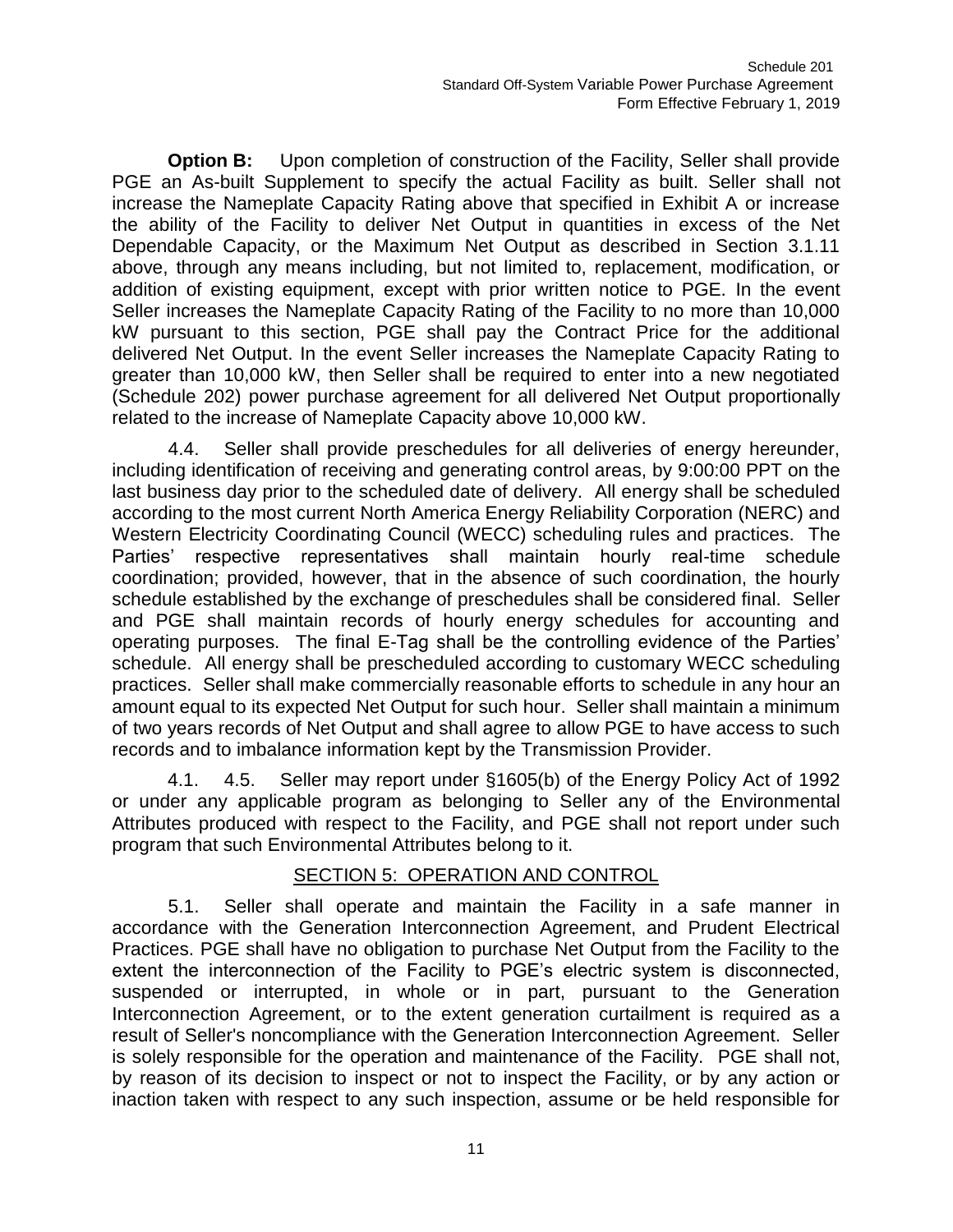any liability or occurrence arising from the operation and maintenance by Seller of the Facility.

5.2. Seller agrees to provide sixty (60) days advance written notice of any scheduled maintenance that would require shut down of the Facility for any period of time.

5.3. If the Facility ceases operation for unscheduled maintenance, Seller immediately shall notify PGE of the necessity of such unscheduled maintenance, the time when such maintenance has occurred or will occur, and the anticipated duration of such maintenance. Seller shall take all reasonable measures and exercise its best efforts to avoid unscheduled maintenance, to limit the duration of such unscheduled maintenance, and to perform unscheduled maintenance during Off-Peak hours.

## SECTION 6: CREDITWORTHINESS

In the event Seller: a) is unable to represent or warrant as required by Section 3 that it has not been a debtor in any bankruptcy proceeding within the past two (2) years; b) becomes such a debtor during the Term; or c) is not or will not be current on all its financial obligations, Seller shall immediately notify PGE and shall promptly (and in no less than 10 days after notifying PGE) provide default security in an amount reasonably acceptable to PGE in one of the following forms: Senior Lien, Step-in Rights, a Cash Escrow or Letter of Credit. The amount of such default security that shall be acceptable to PGE shall be equal to: (annual On Peak Hours) X (On Peak Price – Off Peak Price) X (Net Dependable Capacity). Notwithstanding the foregoing, in the event Seller is not current on construction related financial obligations, Seller shall notify PGE of such delinquency and PGE may, in its discretion, grant an exception to the requirements to provide default security if the QF has negotiated financial arrangements with the construction loan lender that mitigate Seller's financial risk to PGE.

# SECTION 7: BILLINGS, COMPUTATIONS AND PAYMENTS

7.1. On or before the thirtieth (30th) day following the end of each Billing Period, PGE shall send to Seller payment for Seller's deliveries of Net Output to PGE, together with computations supporting such payment. PGE may offset any such payment to reflect amounts owing from Seller to PGE pursuant to this Agreement and any other agreement related to the Facility between the Parties or otherwise. On or before the thirtieth (30<sup>th</sup>) day following the end of each Contract Year, PGE shall bill for any Lost Energy Value accrued pursuant to this Agreement.

7.2. Any amounts owing after the due date thereof shall bear interest at the Prime Rate plus two percent (2%) from the date due until paid; provided, however, that the interest rate shall at no time exceed the maximum rate allowed by applicable law.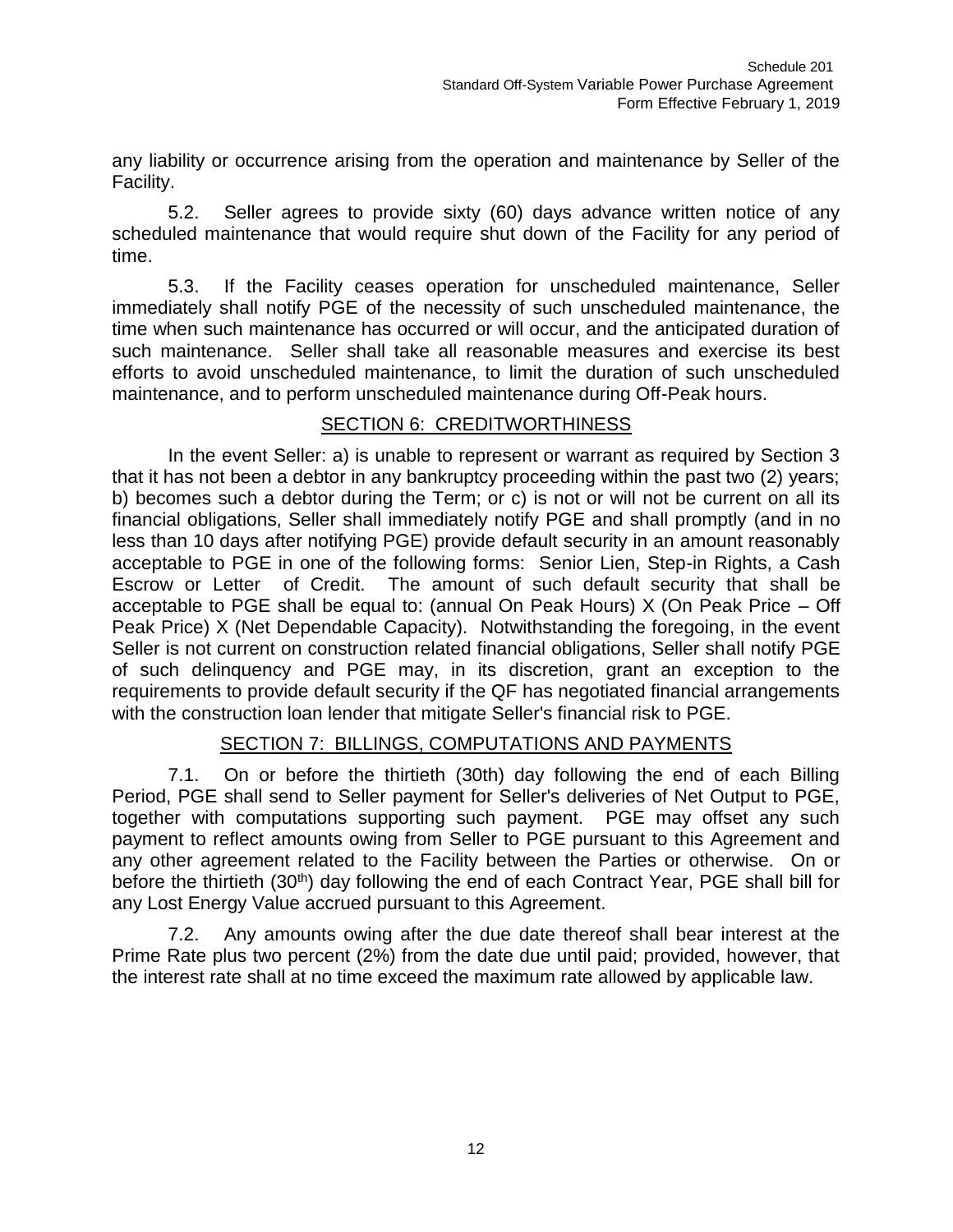# SECTION 8: DEFAULT, REMEDIES AND TERMINATION

8.1. In addition to any other event that may constitute a default under this Agreement, the following events shall constitute defaults under this Agreement:

8.1.1. Breach by Seller or PGE of a representation or warranty, except for Section 3.1.4, set forth in this Agreement.

8.1.2. Seller's failure to provide default security, if required by Section 6, prior to delivery of any Net Output to PGE or within 10 days of notice.

8.1.3. Seller's failure to meet the Guarantee of Mechanical Availability established in Section 3.1.10 for two consecutive Contract Years or Seller's failure to provide any written report required by that section.

8.1.4. If Seller is no longer a Qualifying Facility.

8.1.5. Failure of PGE to make any required payment pursuant to Section 7.1.

8.1.6 Seller's failure to meet the Commercial Operation Date.

8.2 In the event of a default under Section 8.1.6, PGE may provide Seller with written notice of default. Seller shall have one year in which to cure the default during which time the Seller shall pay PGE damages equal to the Lost Energy Value. If Seller is unable to cure the default, PGE may immediately terminate this Agreement as provided in Section 8.3. PGE's resource sufficiency/deficiency position shall have no bearing on PGE's right to terminate the Agreement under this Section 8.2.

8.3. In the event of a default under this Agreement, except as otherwise provided in this Agreement, the non-defaulting party may immediately terminate this Agreement at its sole discretion by delivering written notice to the other Party. In addition, the non-defaulting party may pursue any and all legal or equitable remedies provided by law or pursuant to this Agreement including damages related to the need to procure replacement power. A termination hereunder shall be effective upon the date of delivery of notice, as provided in Section 20. The rights provided in this Section 8 are cumulative such that the exercise of one or more rights shall not constitute a waiver of any other rights.

8.4. If this Agreement is terminated as provided in this Section 8, PGE shall make all payments, within thirty (30) days, that, pursuant to the terms of this Agreement, are owed to Seller as of the time of receipt of notice of default. PGE shall not be required to pay Seller for any Net Output delivered by Seller after such notice of default.

8.5. In the event PGE terminates this Agreement pursuant to this Section 8, and Seller wishes to again sell Net Output to PGE following such termination, PGE in its sole discretion may require that Seller shall do so subject to the terms of this Agreement, including but not limited to the Contract Price until the Term of this Agreement (as set forth in Section 2.3) would have run in due course had the Agreement remained in effect. At such time Seller and PGE agree to execute a written document ratifying the terms of this Agreement.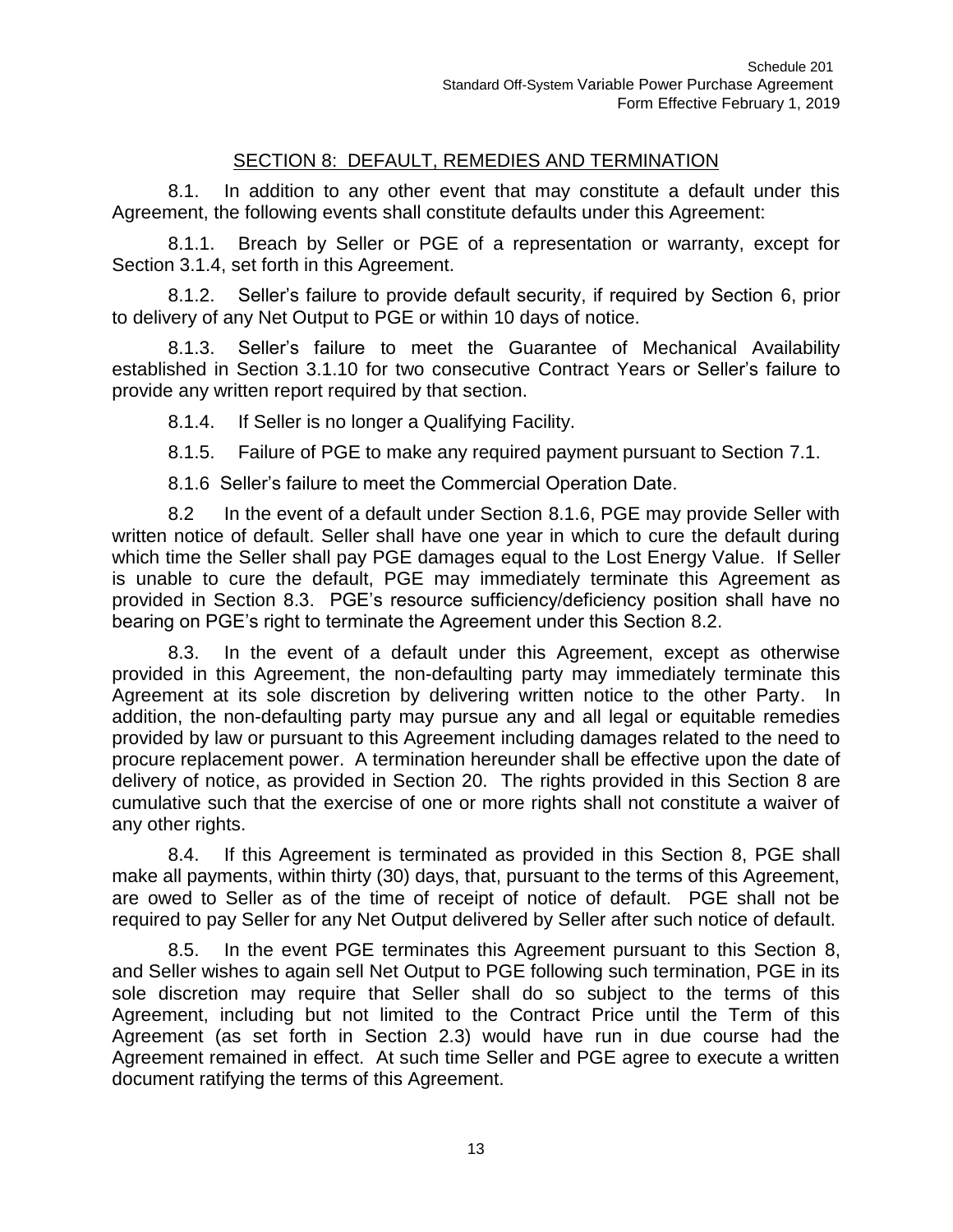8.6. Sections 8.1, 8.4, 8.5, 10, and 19.2 shall survive termination of this Agreement.

# SECTION 9: TRANSMISSION CURTAILMENTS

9.1. Seller shall give PGE notice as soon as reasonably practicable of any Transmission Curtailment that is likely to affect Seller's ability to deliver any portion of energy scheduled pursuant to Section 4.4 of this Agreement.

9.2. If as the result of a Transmission Curtailment, Seller does not deliver any portion of energy (including real-time adjustments), scheduled pursuant to Section 4.4 of this Agreement, Seller shall pay PGE the Transmission Curtailment Replacement Energy Cost for the number of MWh of energy reasonably determined by PGE as the difference between (i) the scheduled energy that would have been delivered to PGE under this Agreement during the period of Transmission Curtailment and (ii) the actual energy, if any, that was delivered to PGE for the period.

## SECTION 10: INDEMNIFICATION AND LIABILITY

10.1. Seller agrees to defend, indemnify and hold harmless PGE, its directors, officers, agents, and representatives against and from any and all loss, claims, actions or suits, including costs and attorney's fees, both at trial and on appeal, resulting from, or arising out of or in any way connected with Seller's delivery of electric power to PGE or with the facilities at or prior to the Point of Delivery, or otherwise arising out of this Agreement, including without limitation any loss, claim, action or suit, for or on account of injury, bodily or otherwise, to, or death of, persons, or for damage to, or destruction or economic loss of property belonging to PGE, Seller or others, excepting to the extent such loss, claim, action or suit may be caused by the negligence of PGE, its directors, officers, employees, agents or representatives.

10.2. PGE agrees to defend, indemnify and hold harmless Seller, its directors, officers, agents, and representatives against and from any and all loss, claims, actions or suits, including costs and attorney's fees, both at trial and on appeal, resulting from, or arising out of or in any way connected with PGE's receipt of electric power from Seller or with the facilities at or after the Point of Delivery, or otherwise arising out of this Agreement, including without limitation any loss, claim, action or suit, for or on account of injury, bodily or otherwise, to, or death of, persons, or for damage to, or destruction or economic loss of property belonging to PGE, Seller or others, excepting to the extent such loss, claim, action or suit may be caused by the negligence of Seller, its directors, officers, employees, agents or representatives.

10.3. Nothing in this Agreement shall be construed to create any duty to, any standard of care with reference to, or any liability to any person not a Party to this Agreement. No undertaking by one Party to the other under any provision of this Agreement shall constitute the dedication of that Party's system or any portion thereof to the other Party or to the public, nor affect the status of PGE as an independent public utility corporation or Seller as an independent individual or entity.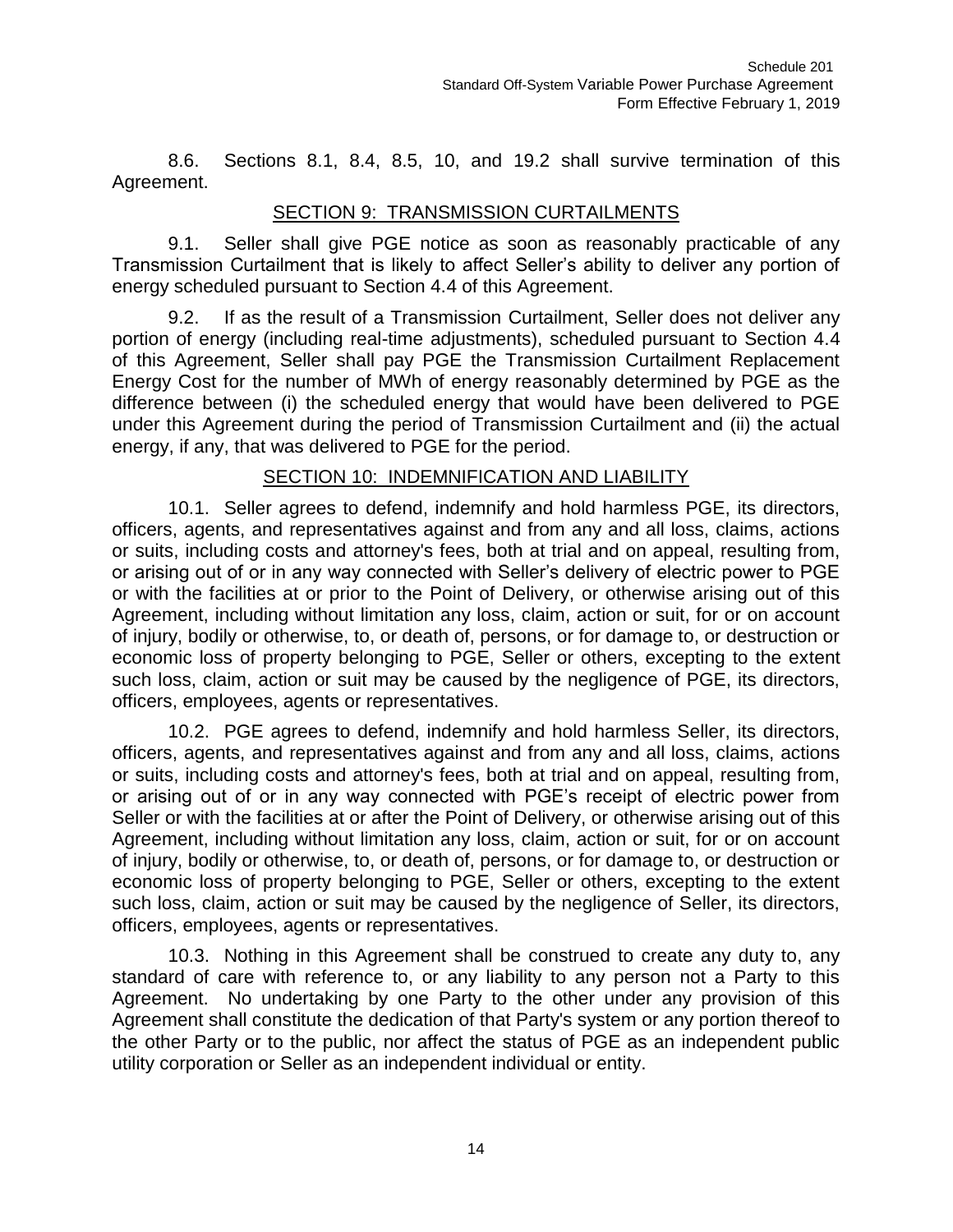10.4. NEITHER PARTY SHALL BE LIABLE TO THE OTHER FOR SPECIAL, PUNITIVE, INDIRECT OR CONSEQUENTIAL DAMAGES, WHETHER ARISING FROM CONTRACT, TORT (INCLUDING NEGLIGENCE), STRICT LIABILITY OR OTHERWISE.

# SECTION 11: INSURANCE

11.1. Prior to the connection of the Facility to PGE's electric system, provided such Facility has a design capacity of 200 kW or more, Seller shall secure and continuously carry for the Term hereof, with an insurance company or companies rated not lower than "B+" by the A. M. Best Company, insurance policies for bodily injury and property damage liability. Such insurance shall include provisions or endorsements naming PGE, it directors, officers and employees as additional insureds; provisions that such insurance is primary insurance with respect to the interest of PGE and that any insurance or self-insurance maintained by PGE is excess and not contributory insurance with the insurance required hereunder; a cross-liability or severability of insurance interest clause; and provisions that such policies shall not be canceled or their limits of liability reduced without thirty (30) days' prior written notice to PGE. Initial limits of liability for all requirements under this section shall be \$1,000,000 million single limit, which limits may be required to be increased or decreased by PGE as PGE determines in its reasonable judgment economic conditions or claims experience may warrant.

11.2. Prior to the connection of the Facility to PGE's electric system, provided such facility has a design capacity of 200 kW or more, Seller shall secure and continuously carry for the Term hereof, in an insurance company or companies rated not lower than "B+" by the A. M. Best Company, insurance acceptable to PGE against property damage or destruction in an amount not less than the cost of replacement of the Facility. Seller promptly shall notify PGE of any loss or damage to the Facility. Unless the Parties agree otherwise, Seller shall repair or replace the damaged or destroyed Facility, or if the facility is destroyed or substantially destroyed, it may terminate this Agreement. Such termination shall be effective upon receipt by PGE of written notice from Seller. Seller shall waive its insurers' rights of subrogation against PGE regarding Facility property losses.

11.3. Prior to the connection of the Facility to PGE's electric system and at all other times such insurance policies are renewed or changed, Seller shall provide PGE with a copy of each insurance policy required under this Section, certified as a true copy by an authorized representative of the issuing insurance company or, at the discretion of PGE, in lieu thereof, a certificate in a form satisfactory to PGE certifying the issuance of such insurance. If Seller fails to provide PGE with copies of such currently effective insurance policies or certificates of insurance, PGE at its sole discretion and without limitation of other remedies, may upon ten (10) days advance written notice by certified or registered mail to Seller either withhold payments due Seller until PGE has received such documents, or purchase the satisfactory insurance and offset the cost of obtaining such insurance from subsequent power purchase payments under this Agreement.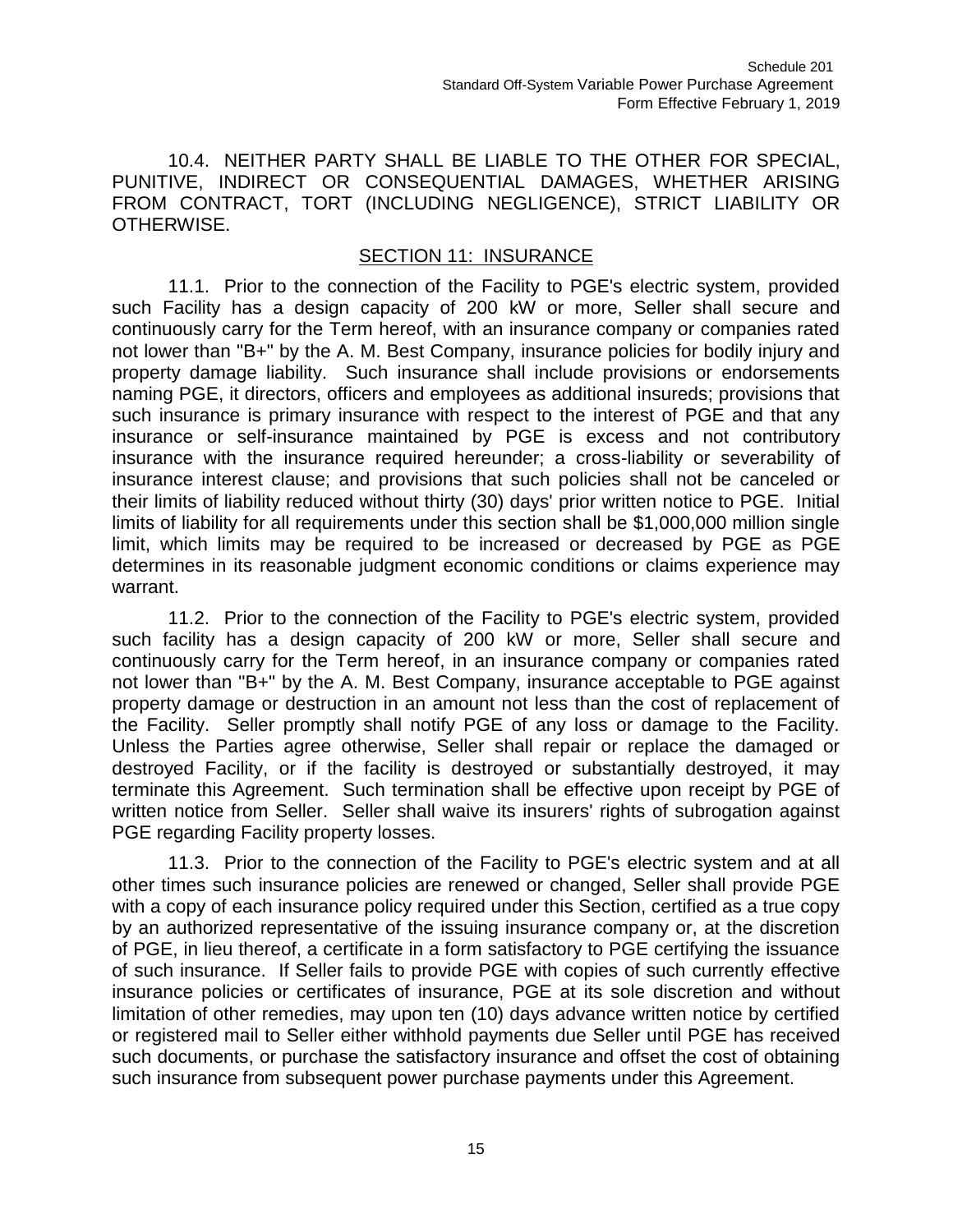# SECTION 12: FORCE MAJEURE

12.1. As used in this Agreement, "Force Majeure" or "an event of Force Majeure" means any cause beyond the reasonable control of the Seller or of PGE which, despite the exercise of due diligence, such Party is unable to prevent or overcome. By way of example, Force Majeure may include but is not limited to acts of God, fire, flood, storms, wars, hostilities, civil strife, strikes, and other labor disturbances, earthquakes, fires, lightning, epidemics, sabotage, restraint by court order or other delay or failure in the performance as a result of any action or inaction on behalf of a public authority which by the exercise of reasonable foresight such Party could not reasonably have been expected to avoid and by the exercise of due diligence, it shall be unable to overcome, subject, in each case, to the requirements of the first sentence of this paragraph. Force Majeure, however, specifically excludes the cost or availability of resources to operate the Facility, changes in market conditions that affect the price of energy or transmission, wind or water droughts, and obligations for the payment of money when due.

12.2. If either Party is rendered wholly or in part unable to perform its obligation under this Agreement because of an event of Force Majeure, that Party shall be excused from whatever performance is affected by the event of Force Majeure to the extent and for the duration of the Force Majeure, after which such Party shall recommence performance of such obligation, provided that:

12.2.1. the non-performing Party, shall, promptly, but in any case within one (1) week after the occurrence of the Force Majeure, give the other Party written notice describing the particulars of the occurrence; and

12.2.2. the suspension of performance shall be of no greater scope and of no longer duration than is required by the Force Majeure; and

12.2.3. the non-performing Party uses its best efforts to remedy its inability to perform its obligations under this Agreement.

12.3. No obligations of either Party which arose before the Force Majeure causing the suspension of performance shall be excused as a result of the Force Majeure.

12.4. Neither Party shall be required to settle any strike, walkout, lockout or other labor dispute on terms which, in the sole judgment of the Party involved in the dispute, are contrary to the Party's best interests.

## SECTION 13: SEVERAL OBLIGATIONS

Nothing contained in this Agreement shall ever be construed to create an association, trust, partnership or joint venture or to impose a trust or partnership duty, obligation or liability between the Parties. If Seller includes two or more parties, each such party shall be jointly and severally liable for Seller's obligations under this Agreement.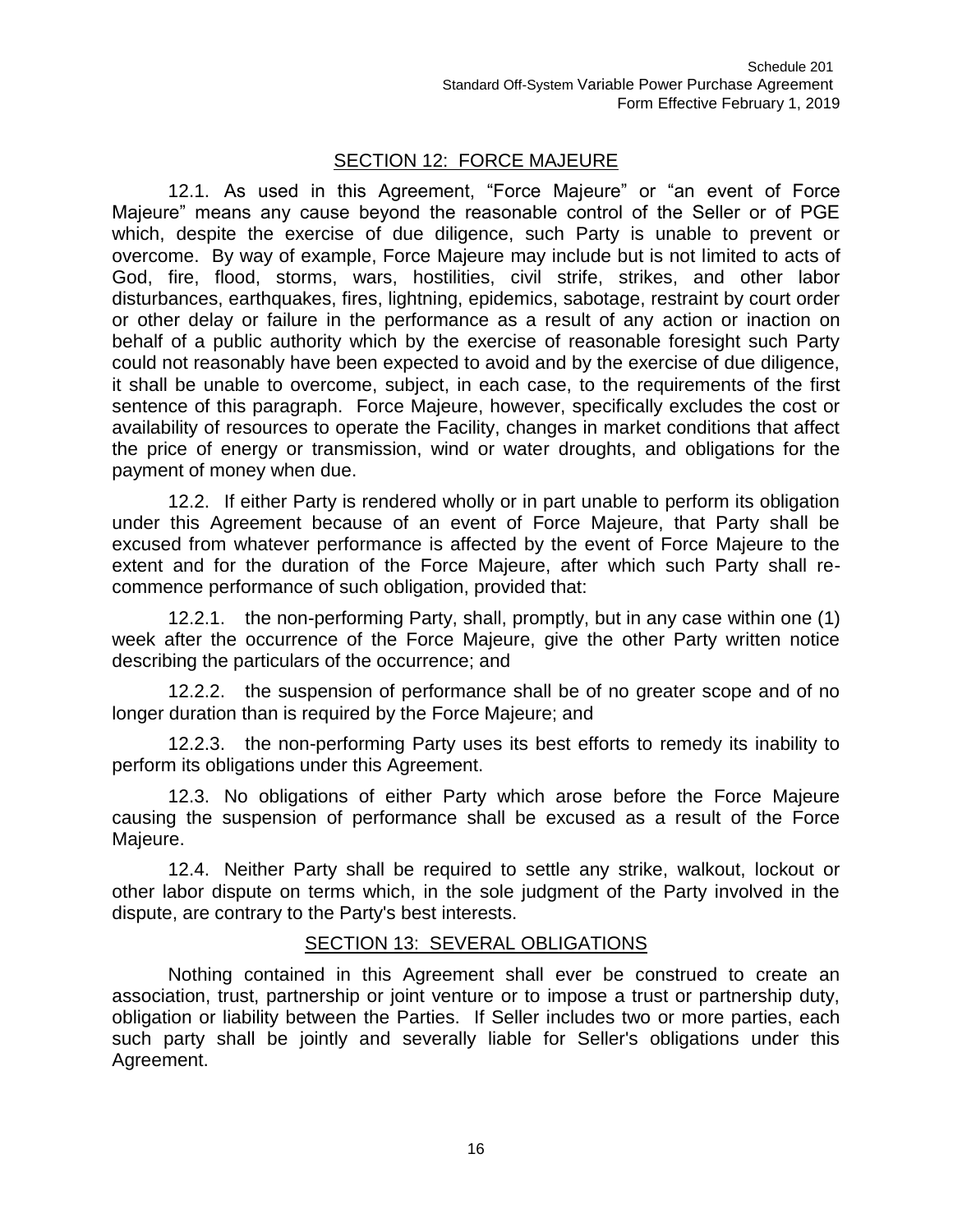# SECTION 14: CHOICE OF LAW

This Agreement shall be interpreted and enforced in accordance with the laws of the state of Oregon, excluding any choice of law rules which may direct the application of the laws of another jurisdiction.

### SECTION 15: PARTIAL INVALIDITY AND PURPA REPEAL

It is not the intention of the Parties to violate any laws governing the subject matter of this Agreement. If any of the terms of the Agreement are finally held or determined to be invalid, illegal or void as being contrary to any applicable law or public policy, all other terms of the Agreement shall remain in effect. If any terms are finally held or determined to be invalid, illegal or void, the Parties shall enter into negotiations concerning the terms affected by such decision for the purpose of achieving conformity with requirements of any applicable law and the intent of the Parties to this Agreement.

In the event the Public Utility Regulatory Policies Act (PURPA) is repealed, this Agreement shall not terminate prior to the Termination Date, unless such termination is mandated by state or federal law.

# SECTION 16: WAIVER

Any waiver at any time by either Party of its rights with respect to a default under this Agreement or with respect to any other matters arising in connection with this Agreement must be in writing, and such waiver shall not be deemed a waiver with respect to any subsequent default or other matter.

## SECTION 17: GOVERNMENTAL JURISDICTION AND AUTHORIZATIONS

This Agreement is subject to the jurisdiction of those governmental agencies having control over either Party or this Agreement. Seller shall at all times maintain in effect all local, state and federal licenses, permits and other approvals as then may be required by law for the construction, operation and maintenance of the Facility, and shall provide upon request copies of the same to PGE.

## SECTION 18: SUCCESSORS AND ASSIGNS

This Agreement and all of the terms hereof shall be binding upon and inure to the benefit of the respective successors and assigns of the Parties. No assignment hereof by either Party shall become effective without the written consent of the other Party being first obtained and such consent shall not be unreasonably withheld. Notwithstanding the foregoing, either Party may assign this Agreement without the other Party's consent as part of (a) a sale of all or substantially all of the assigning Party's assets, or (b) a merger, consolidation or other reorganization of the assigning Party.

## SECTION 19: ENTIRE AGREEMENT

19.1. This Agreement supersedes all prior agreements, proposals, representations, negotiations, discussions or letters, whether oral or in writing, regarding PGE's purchase of Net Output from the Facility. No modification of this Agreement shall be effective unless it is in writing and signed by both Parties.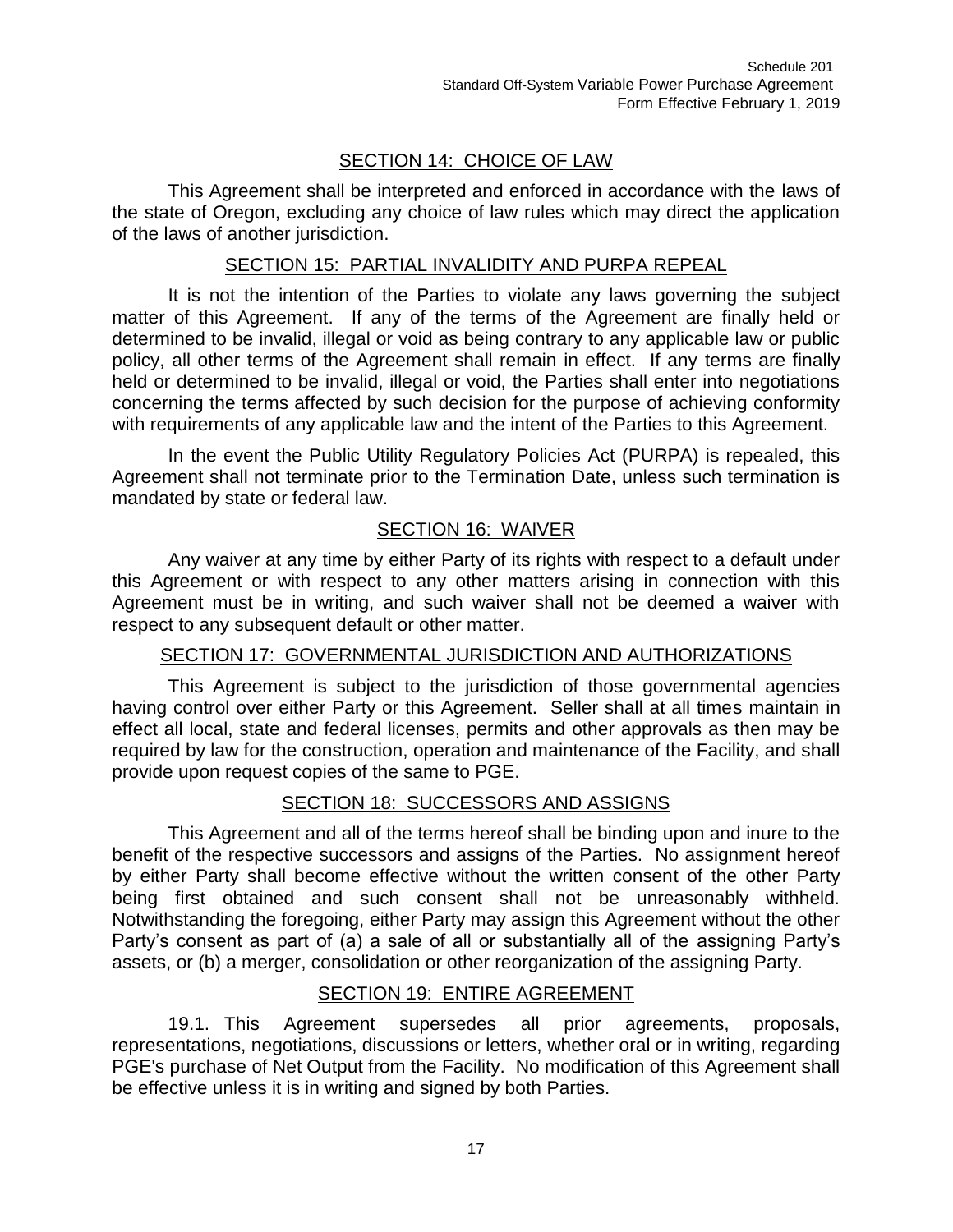19.2. By executing this Agreement, Seller releases PGE from any third party claims related to the Facility, known or unknown, which may have arisen prior to the Effective Date.

# SECTION 20: NOTICES

20.1. All notices except as otherwise provided in this Agreement shall be in writing, shall be directed as follows and shall be considered delivered if delivered in person or when deposited in the U.S. Mail, postage prepaid by certified or registered mail and return receipt requested:

| To Seller:      |  |
|-----------------|--|
|                 |  |
|                 |  |
|                 |  |
|                 |  |
| with a copy to: |  |
|                 |  |
|                 |  |
|                 |  |
|                 |  |

To PGE: Contracts Manager QF Contracts, 3WTC0306 PGE - 121 SW Salmon St. Portland, Oregon 97204

20.2. The Parties may change the person to whom such notices are addressed, or their addresses, by providing written notices thereof in accordance with this Section 20.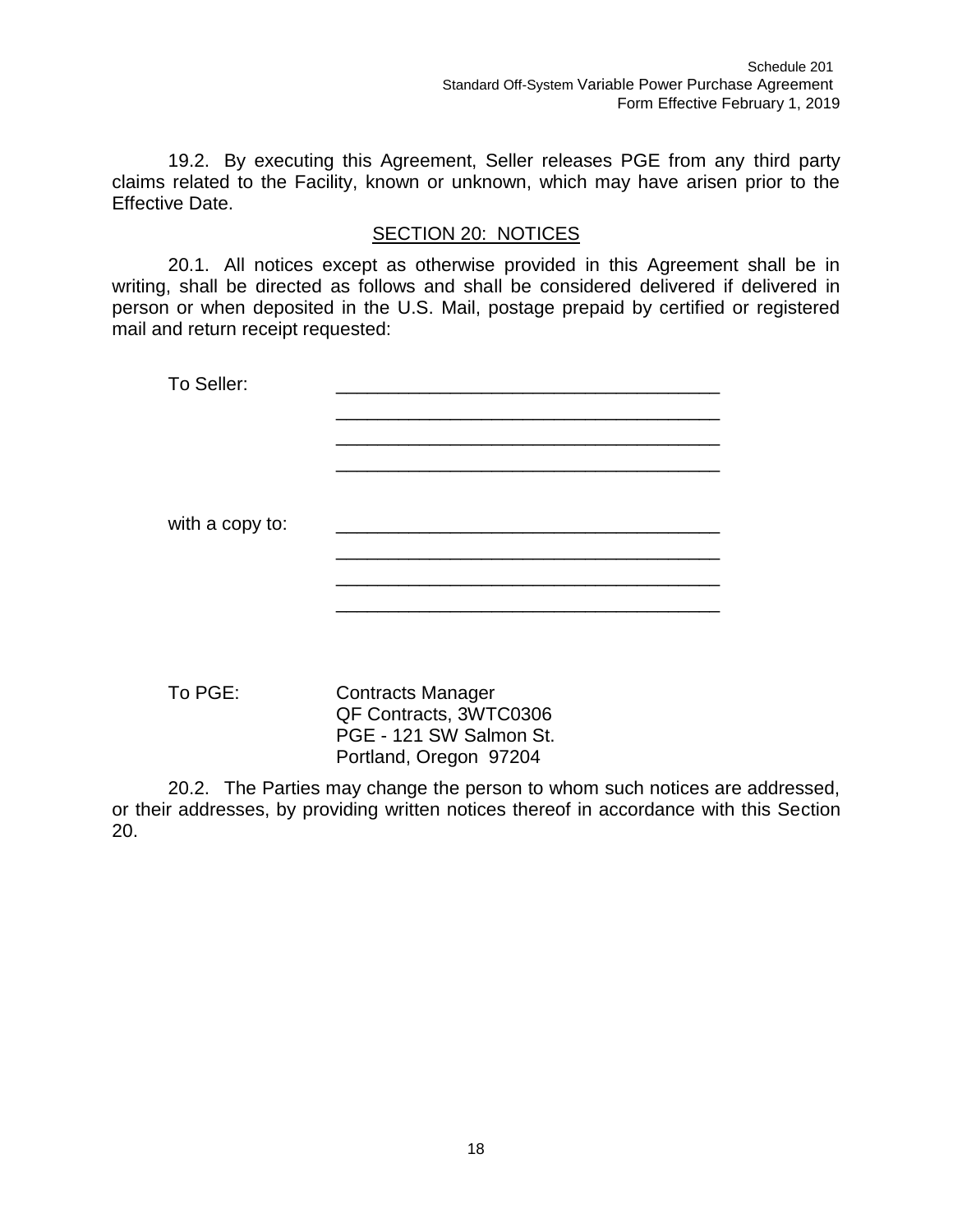IN WITNESS WHEREOF, the Parties hereto have caused this Agreement to be executed in their respective names as of the Effective Date.

PGE

| By:    |  |  |
|--------|--|--|
| Name:  |  |  |
| Title: |  |  |
| Date:  |  |  |

(Name Seller)

| Name:  |  |  |
|--------|--|--|
| Title: |  |  |
| Date:  |  |  |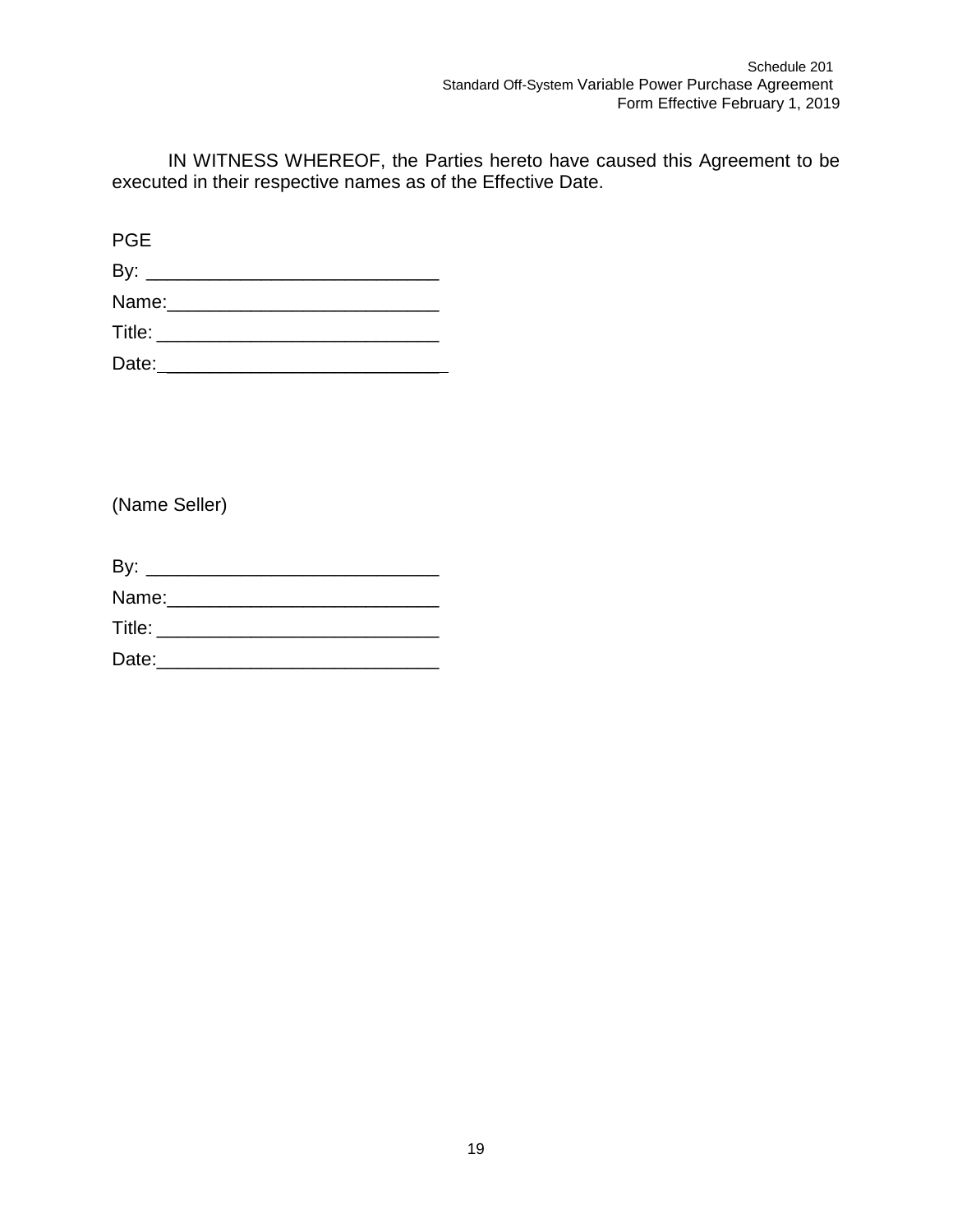### EXHIBIT A DESCRIPTION OF SELLER'S FACILITY

# **[Seller to Complete]**

**[Sellers may include reasonable expected monthly Net Output for purposes of Section 1.34 (Start-Up Lost Energy Value). Amounts may vary by month and shall be assumed repeated for each Contract Year, unless amounts for each Contract Year of this Agreement are set forth in this Exhibit A. Such amounts, if provided, shall exceed zero, and shall be established in accordance with Prudent Electrical Practices and documentation supporting such a determination shall be provided to PGE upon execution of this Agreement. Such documentation shall be commercially reasonable, and may include, but is not limited to, documents used in financing the project, and data on output of similar projects operated by seller, PGE or others.]**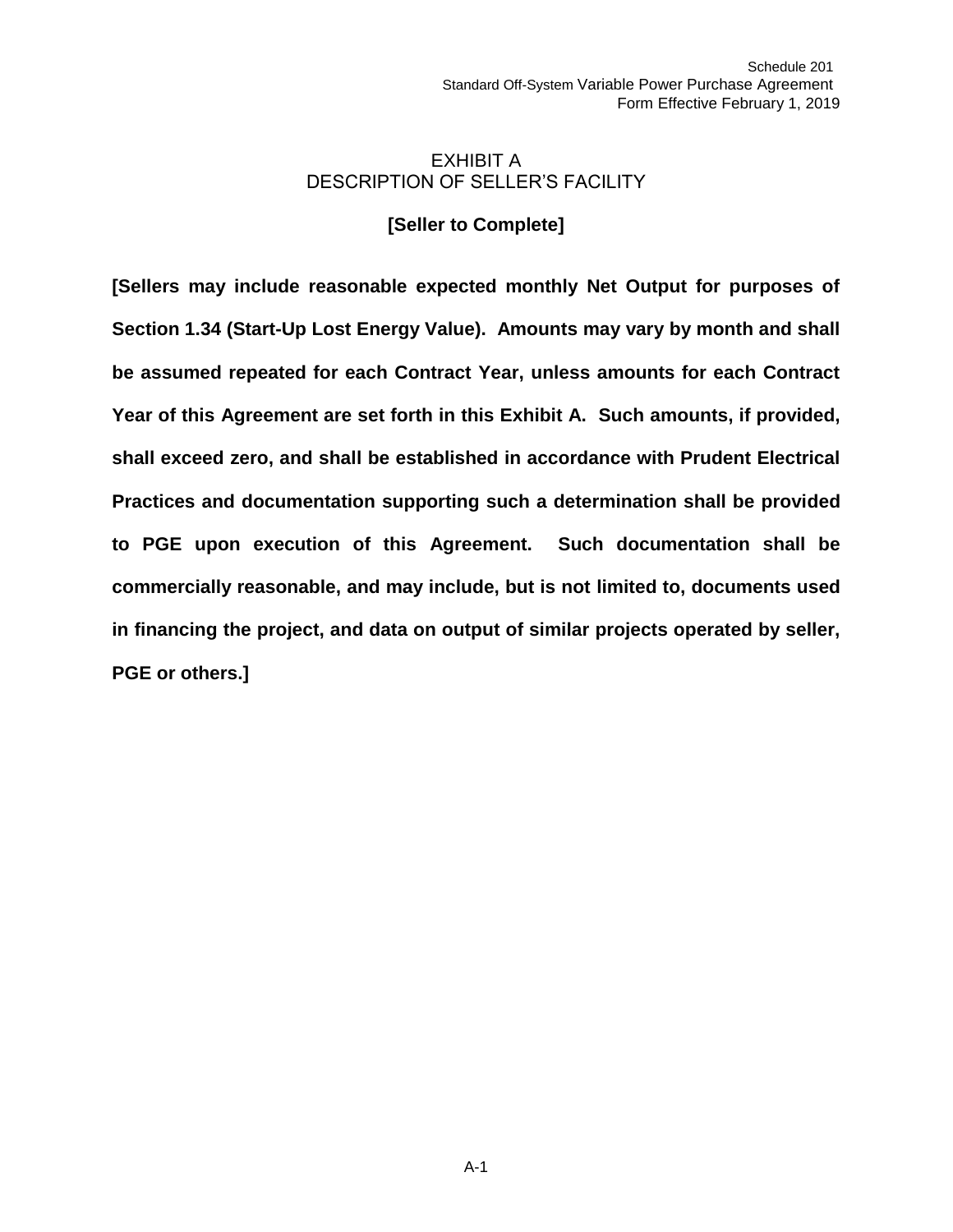# EXHIBIT B REQUIRED FACILITY DOCUMENTS

# **[Seller list all permits and authorizations required for this project]**

Sellers Generation Interconnection Agreement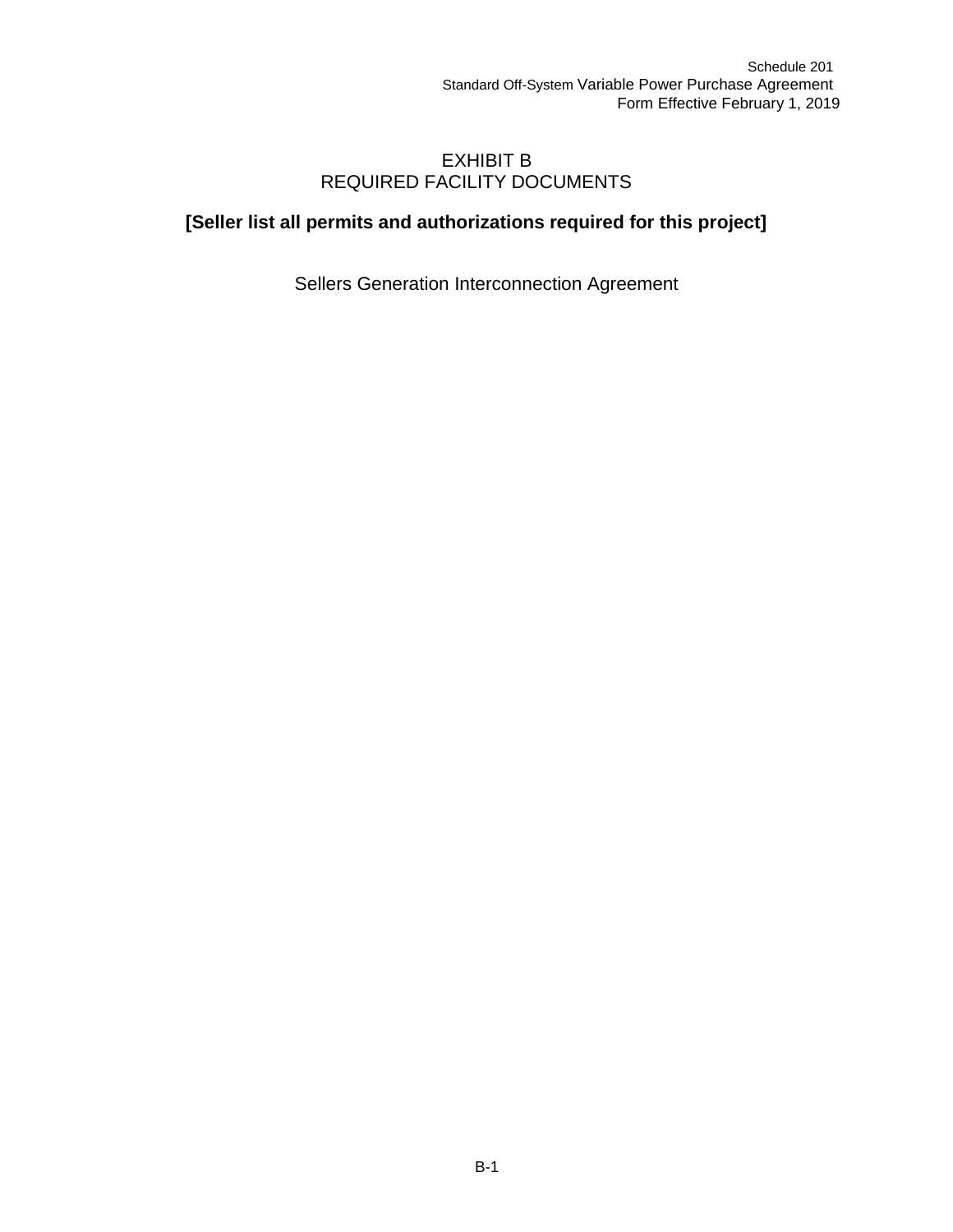# EXHIBIT C START-UP TESTING

# **[Seller identify appropriate tests]**

Required factory testing includes such checks and tests necessary to determine that the equipment systems and subsystems have been properly manufactured and installed, function properly, and are in a condition to permit safe and efficient start-up of the Facility, which may include but are not limited to (as applicable):

- 1. Pressure tests of all steam system equipment;
- 2. Calibration of all pressure, level, flow, temperature and monitoring instruments;
- 3. Operating tests of all valves, operators, motor starters and motor;
- 4. Alarms, signals, and fail-safe or system shutdown control tests;
- 5. Insulation resistance and point-to-point continuity tests;
- 6. Bench tests of all protective devices;
- 7. Tests required by manufacturer of equipment; and
- 8. Complete pre-parallel checks with PGE.

Required start-up test are those checks and tests necessary to determine that all features and equipment, systems, and subsystems have been properly designed, manufactured, installed and adjusted, function properly, and are capable of operating simultaneously in such condition that the Facility is capable of continuous delivery into PGE's electrical system, which may include but are not limited to (as applicable):

- 1. Turbine/generator mechanical runs including shaft, vibration, and bearing temperature measurements;
- 2. Running tests to establish tolerances and inspections for final adjustment of bearings, shaft run-outs;
- 3. Brake tests;
- 4. Energization of transformers;
- 5. Synchronizing tests (manual and auto);
- 6. Stator windings dielectric test;
- 7. Armature and field windings resistance tests;
- 8. Load rejection tests in incremental stages from 5, 25, 50, 75 and 100 percent load;
- 9. Heat runs;
- 10. Tests required by manufacturer of equipment;
- 11. Excitation and voltage regulation operation tests;
- 12. Open circuit and short circuit; saturation tests;
- 13. Governor system steady state stability test;
- 14. Phase angle and magnitude of all PT and CT secondary voltages and currents to protective relays, indicating instruments and metering;
- 15. Auto stop/start sequence;
- 16. Level control system tests; and
- 17. Completion of all state and federal environmental testing requirements.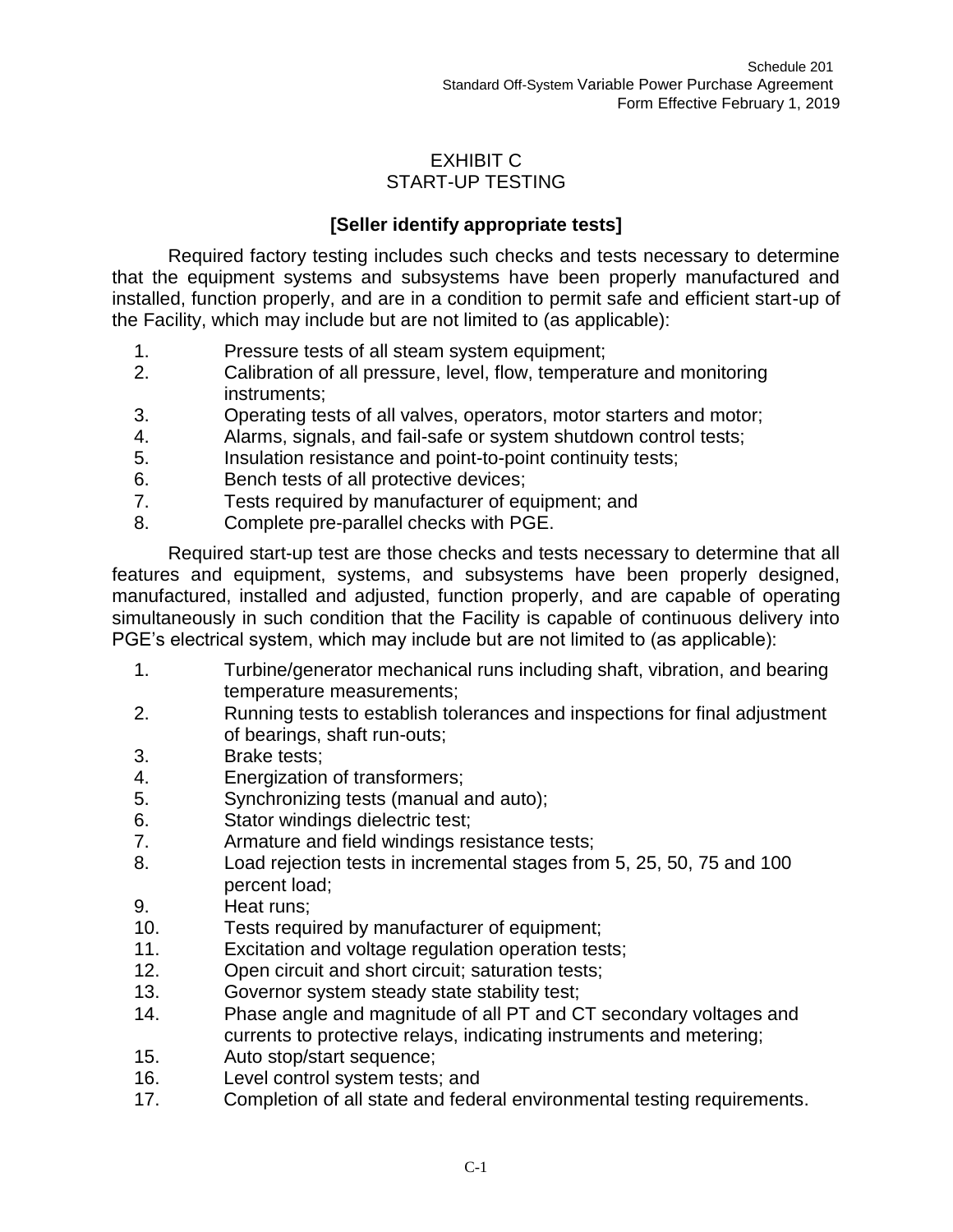# EXHIBIT D **SCHEDULE**

# **[Attach currently in-effect Schedule 201]**